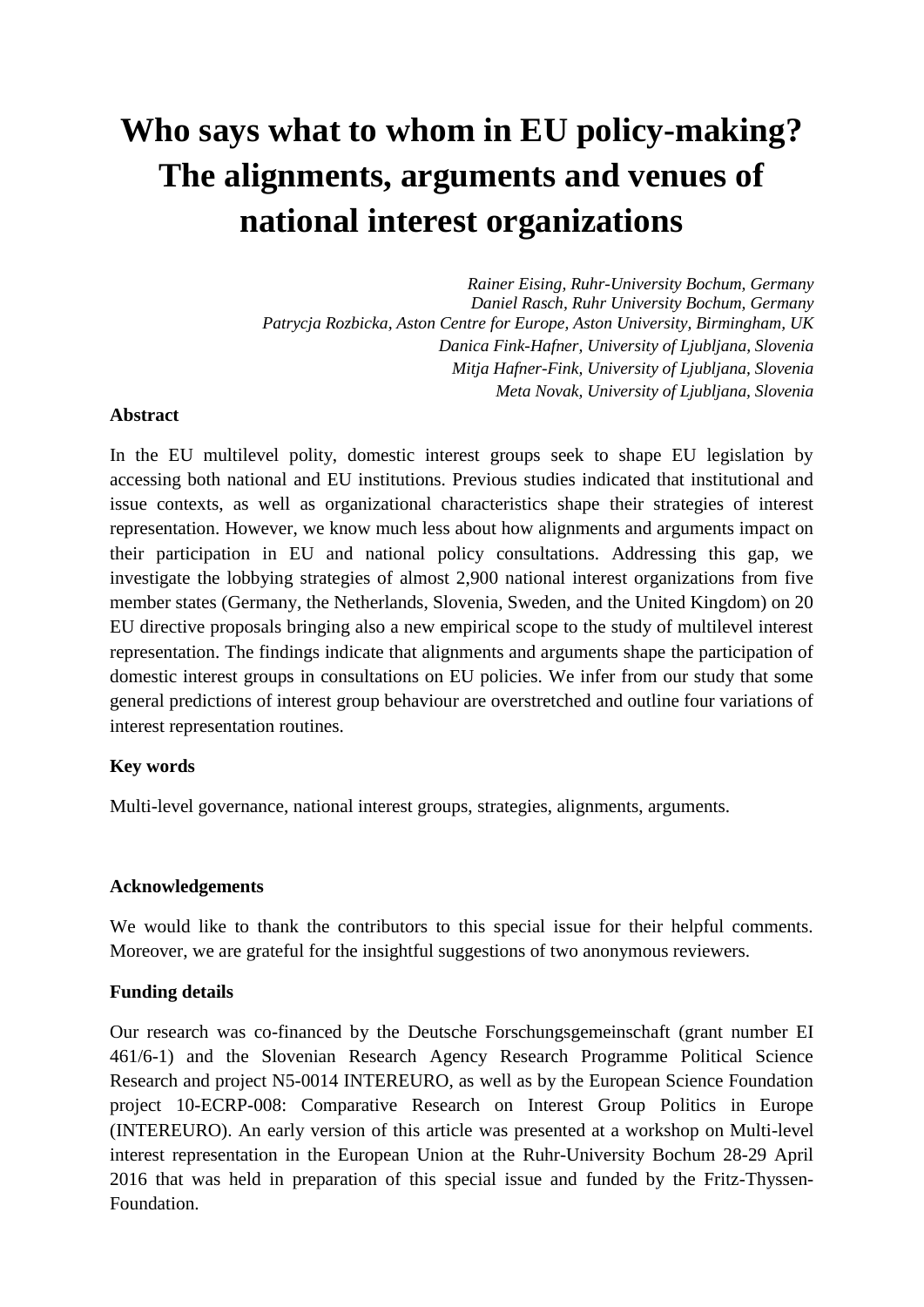# **Disclosure statement**

No potential conflict of interest was reported by the authors

# **Biographical note**

*Rainer Eising* is Professor of Comparative Politics at the Ruhr-University Bochum. He has published widely on interest groups, multilevel governance, and policy-making in the EU. He was principal investigator in the INTEREURO project and has recently directed a MERCUR project on interest groups in German political arenas.

Contact address: Ruhr-University Bochum, Department of Social Science, Chair of Comparative Politics, Universitätsstr. 150, D-44780 Bochum, Germany. E-mail: rainer.eising@rub.de

*Daniel Rasch*, formerly a researcher in the INTEREURO Project and now a post-doctoral researcher affiliated to the Ruhr-University Bochum. He has a PhD in Social Science and now works as a researcher on interest group participation in the European Union. Areas of research are comparative politics, political economy and research methods.

Contact address: Ruhr-University Bochum, Department of Social Science, Chair of Comparative Politics, Universitätsstr. 150, D-44780 Bochum, Germany. E-mail: daniel.rasch@rub.de

*Patrycja Rozbicka*, lecturer in Politics and International Relations at Aston University, Birmingham, UK – Aston Centre for Europe. Her main areas of interest and publications include: participation of interest groups in the EU political system, coalitions and networks studies, and regulation of music industry.

Contact address: Aston University, School of Languages and Social Sciences, Aston Triangle, Birmingham, B4 7ET, United Kingdom. E-mail: p.rozbicka@aston.ac.uk

*Danica Fink-Hafner*, Professor at the Faculty of Social Sciences, University of Ljubljana and Head of the Political Science Research Programme (P5-0136). Among others, she has published articles in international journals such as the Journal of European Public Policy, Public Administration, Europe-Asia Studies, Journal of Southern Europe and the Balkans and East European Politics and Societies and Culture.

Contact address: University of Ljubljana, Faculty of Social Sciences, Kardeljeva Ploščad 5, 1000 Ljubljana, Slovenia. E-mail: danica.fink-hafner@fdv.uni-lj.si

*Mitja Hafner-Fink*, Associate Professor of Social Science Methodology and Comparative Social Research at the Faculty of Social Sciences, University of Ljubljana and Head of Slovenian Public Opinion Research Programme. Among others, he has published articles in international journals such as Quality and Quantity, East European Politics and Societies and Culture and Europe-Asia Studies.

Contact address: University of Ljubljana, Faculty of Social Sciences, Kardeljeva Ploščad 5, 1000 Ljubljana, Slovenia. E-mail: Mitja.Hafner-Fink@fdv.uni-lj.si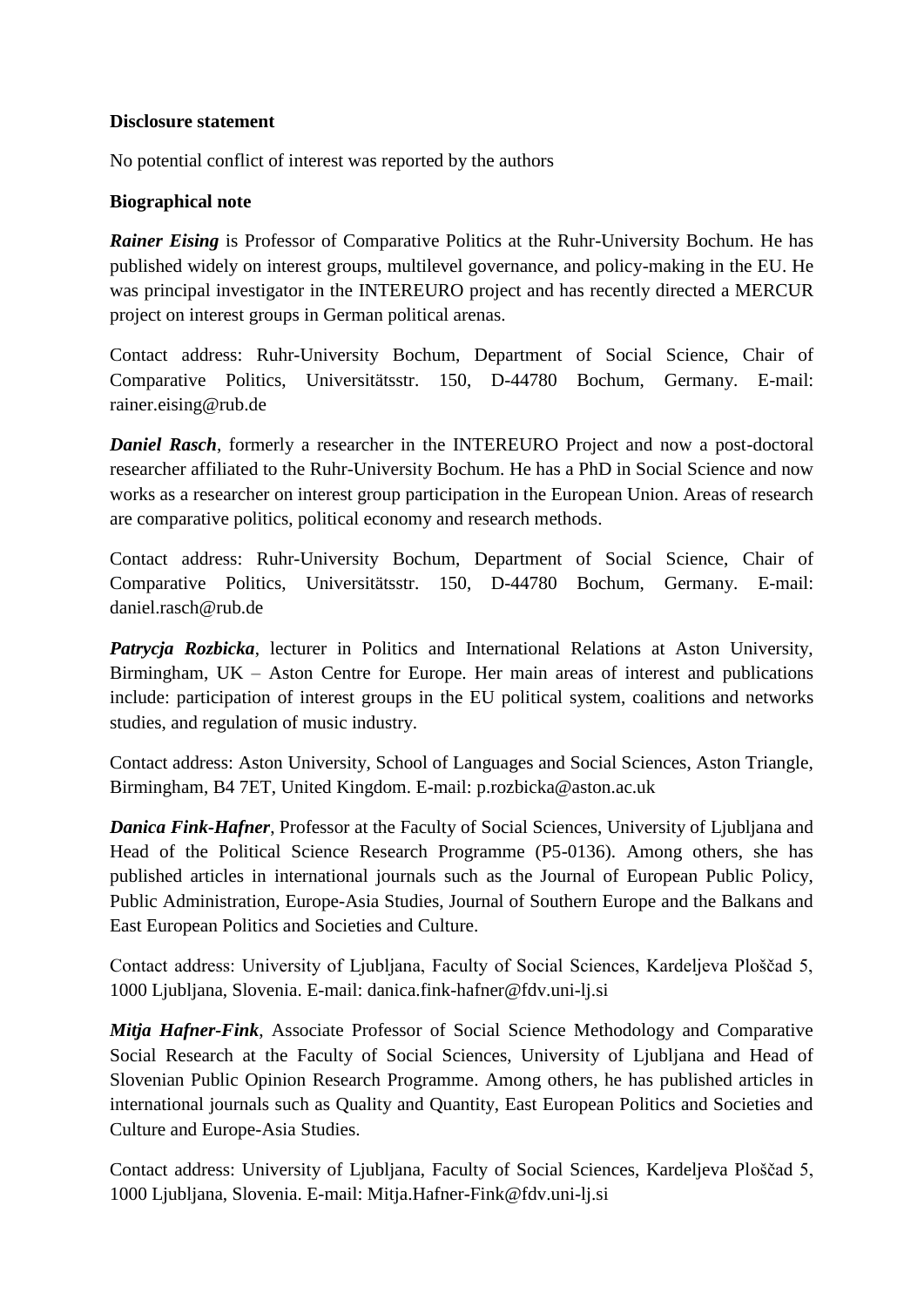*Meta Novak*, assistant at Faculty of Social Sciences, University of Ljubljana and researcher at Centre for Political Science Research at the same faculty. She is the author and co-author of several monographs and part of monographs including chapter on The role of organized civil society in EU policymaking: evidence from Slovenia and Croatia and chapter on Social participation, political participation and protests on the territory of the former Yugoslavia: comparative view based on social survey data.

Contact address: University of Ljubljana, Faculty of Social Sciences, Kardeljeva Ploščad 5, 1000 Ljubljana, Slovenia. E-mail: [Meta.Novak@fdv.uni-lj.si](mailto:Meta.Novak@fdv.uni-lj.si)

**Corresponding author**: rainer.eising@rub.de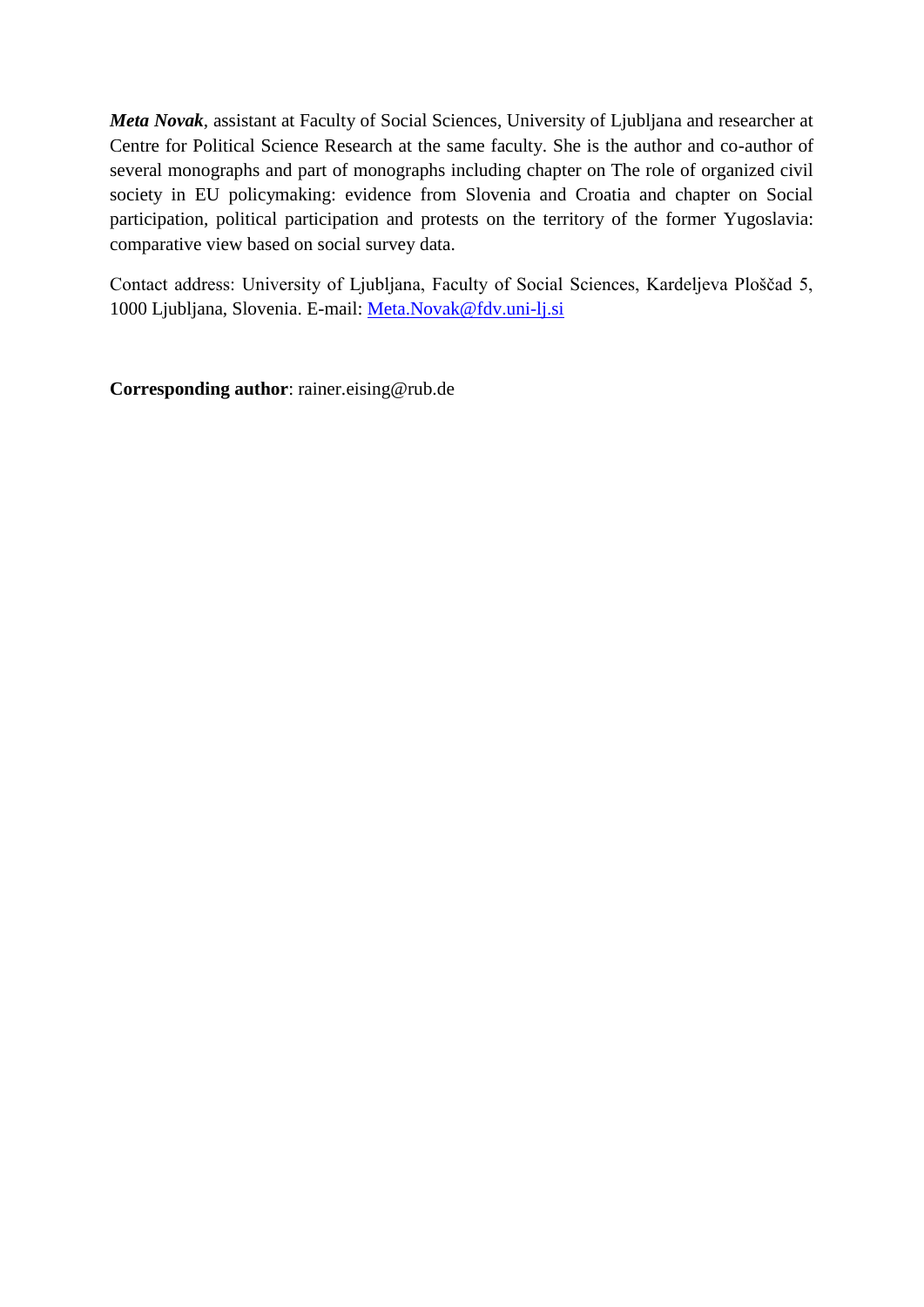# **Who says what to whom in EU policy-making? The alignments, arguments and venues of national interest organizations**

*Rainer Eising, Ruhr-University Bochum, Germany Daniel Rasch, Ruhr University Bochum, Germany Patrycja Rozbicka, Aston Centre for Europe, Aston University, Birmingham, UK Danica Fink-Hafner, University of Ljubljana, Slovenia Mitja Hafner-Fink, University of Ljubljana, Slovenia Meta Novak, University of Ljubljana, Slovenia*

# *Introduction*

In European Union (EU) policy-making, domestic interest organizations articulate their demands not only vis-à-vis national institutions but increasingly also at the European level vis-à-vis the EU institutions (Hooghe and Marks 2001; Princen 2007). Several studies highlighted that the groups' lobbying activities are linked to their organizational characteristics (Eising 2004), their embeddedness in domestic contexts and multilevel networks (Beyers and Kerremans 2012; Kriesi *et al.* 2007), as well as the features of policy issues (Dűr and Mateo 2016). These studies yielded important insights, but fail to account for a considerable extent of the observed variation in multilevel interest representation.

To narrow this research gap, we include potentially important issue-specific aspects of interest representation in EU policy-making in our study, focusing on how national interest groups' arguments and alignments with state institutions impact on their venue choices. Studies on groups' alignments with political institutions and argumentation patterns in a relation to multi-venue shopping are still a rarity, but we already see some useful insights. Hojnacki and Kimball (1998) and Hall and Deardorff (2006) indicated that groups seek access to likeminded politicians. Baumgartner and Jones (1993) pointed out that interest groups prefer venues that are more open to their demands and adjust the presentation of their arguments accordingly. Beyers *et al.* (2015) demonstrate that business interests are more closely aligned with rightist parties in the European Parliament (EP), and that civil society groups are more closely aligned with leftist political parties. Adding to this literature, we scrutinize how their alignments and arguments impact on domestic groups' participation in EU level and national consultations.

Our contribution to the debate on the interest groups' venue shopping is twofold. In theoretical terms, we present and test new hypotheses on how arguments and alignments impact on multilevel interest representation. We demonstrate not only that these factors have a significant impact on the choice of interest groups to whom they provide policy information but identify also systematic coping strategies with different alignment patterns. Empirically, we study 2,900 national interest groups from five countries that were vocal on 20 EU directive proposals which the European Commission tabled between 2008 and 2010. Including also nuanced controls for country and policy contexts as well as organizational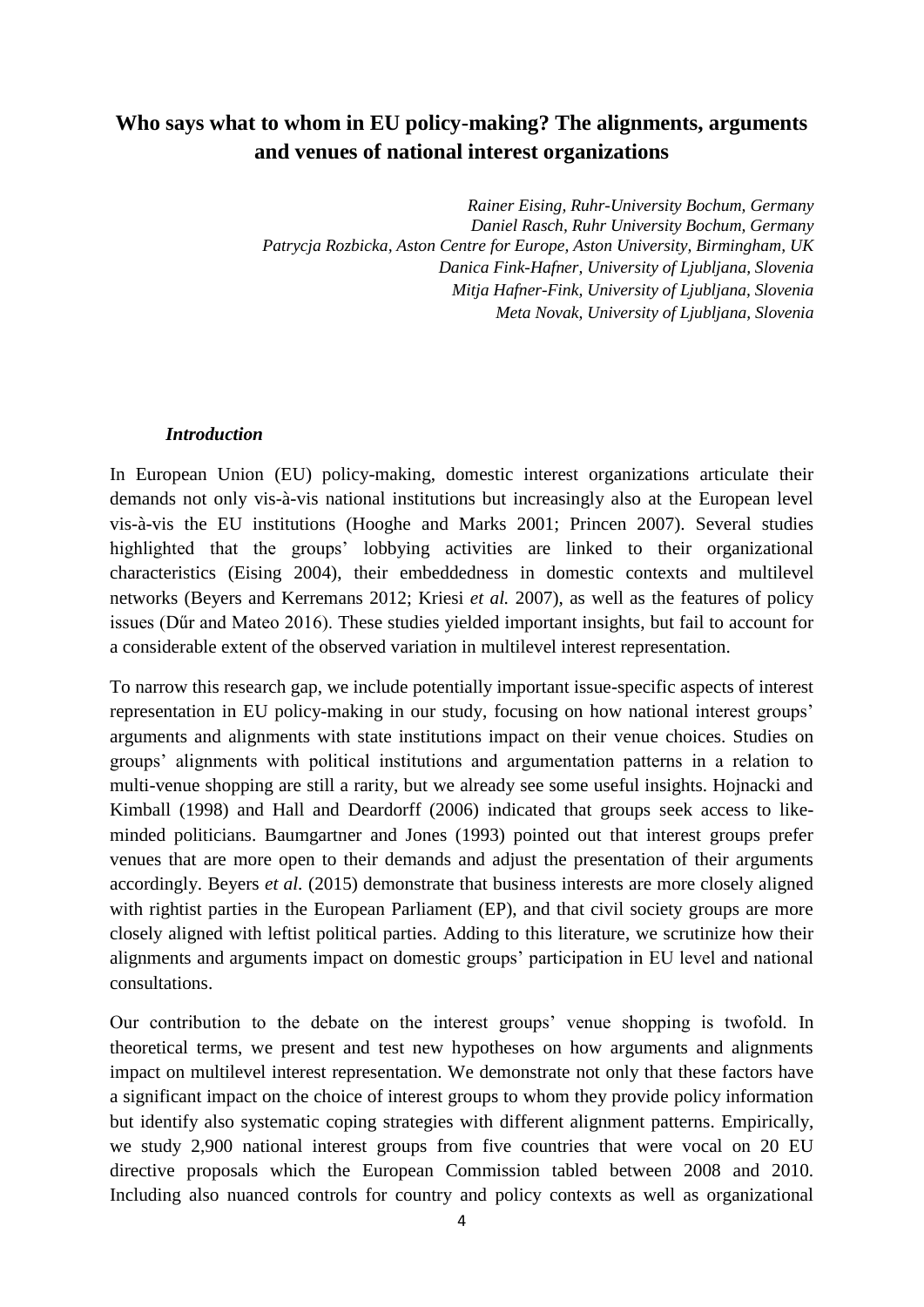types we thus respond to the call for more rigorous empirical theory testing in EU interest group and policy studies (Beyers *et al*. 2014; Bunea and Baumgartner 2014).

First, we review the literature to establish our hypotheses about the association between the interest groups' participation in policy consultations and their arguments and alignments. The subsequent section outlines the research design and data. The following empirical analysis indicates how the route selection relates to positional and ideological alignments and expressed arguments.

# *Domestic interest organizations and their venue selection: the relevance of alignments and arguments*

We study which factors cause national interest organizations to participate in consultations on EU policy proposals. In recent years, several empirical studies scrutinized the lobbying strategies of these organizations (e.g. Beyers and Kerremans 2012; Dür and Mateo 2016; Klüver 2013). These studies find that the national route is still the major route of national interest groups. While membership in EU level interest groups is a central element in their interest representation strategy (e.g. Eising 2017, in this issue), it is less common for them to voice their interests directly vis-à-vis the EU institutions. According to these studies, institutional contexts (such as the domestic modes of interest representation), policy contexts (e.g. distributive vs. regulatory policies) and issue characteristics (political or technical, degree of salience, extent of Europeanization) as well as interest group features (type of interest group, financial resources, membership base) account for variations in the representation of interests in the EU's multilevel system. While yielding a number of important insights, their emphasis on institutional and organizational characteristics as well as particular attributes of issues has neglected alignments and arguments.

We expand on these analyses by studying potentially important issue-specific aspects of EU policy debates. We conjecture that, to an important degree, alignments and arguments account for the variability of venue selection in the EU multilevel system. The notion of interest groups' alignments with political institutions is rooted in the study of voters and parties according to which citizens cast their vote for parties based on their proximity to the parties' ideological positions (see Kitschelt and Wilkinson 2007). Transferring the idea of alignments to the study of legislative lobbying necessitates some modifications because here interest groups do not elect political representatives for the next term but seek to impact on legislation. And as executive institutions rather than political parties tend to be their main interlocutors in EU legislation, we focus on interest groups' alignments with the European Commission that proposes EU legislation and with national governments that handle it in the domestic contexts and whose ministers decide on it within the EU Council. We distinguish among two kinds of alignments: *positional* alignments and *ideological* alignments.<sup>1</sup>

Ideological alignments relate to general programmatic positions, ideas and values of actors on politics (Gerring 2001: 71-80). Several authors (e.g. Müller-Rommel 1988) suggest the ideological proximity of certain types of interests with specific party families on the left-right dimension, i.e. trade unions with social democratic parties and business interests with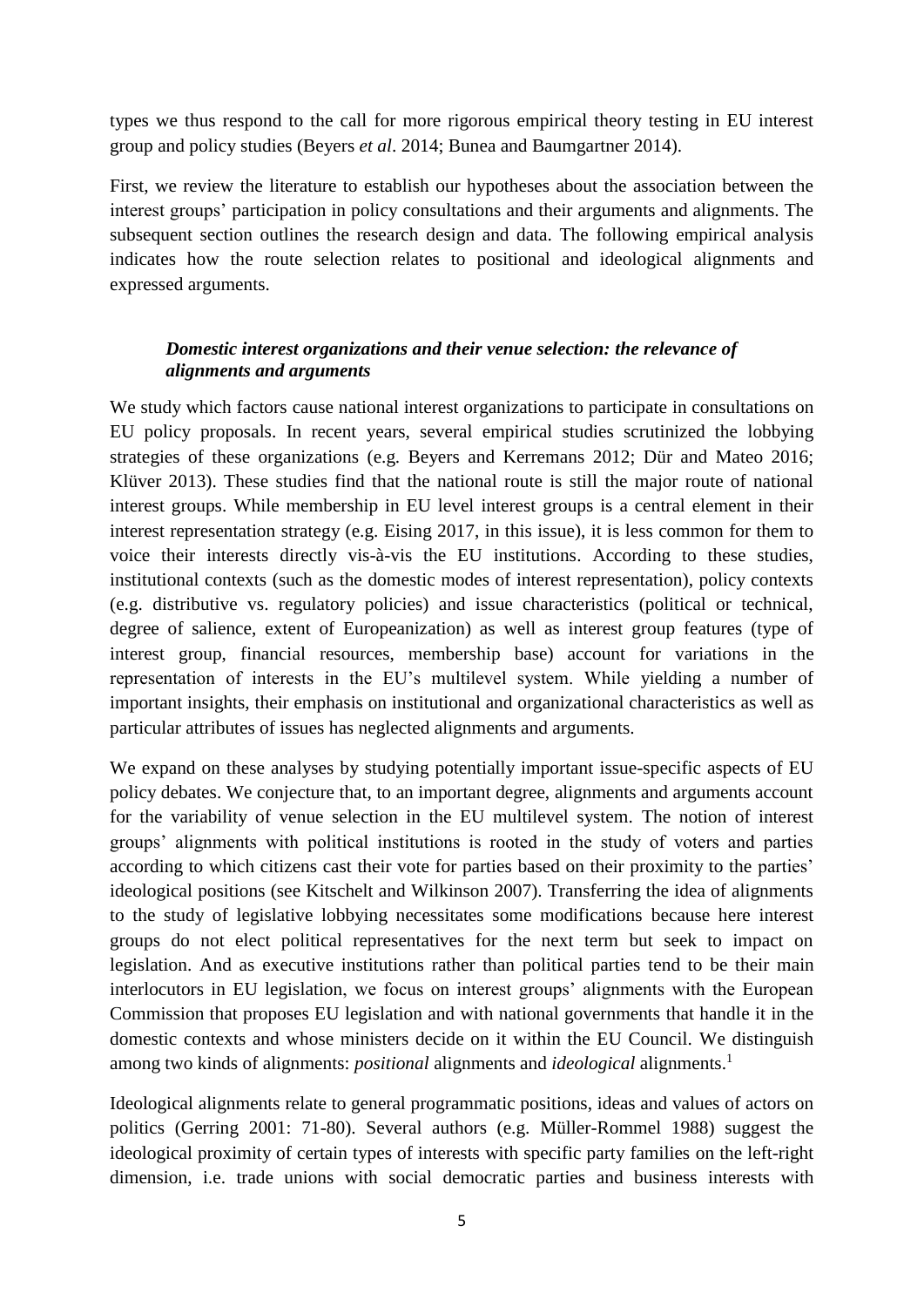conservative, Christian Democratic, or liberal parties. Given the prevalence of the left-right dimension in the EU member states, it is well suited to studying the ideological alignments among interest groups and political institutions in EU policy-making (see also Beyers *et al.* 2015). Ideological alignments referring to the proximity of interest groups and political institutions on the left-right dimension are at the heart of lasting relations and durable alliances among these actors.

Referring to the congruence of different actors' positions on the issues in a policy proposal, positional alignments are prone to short-term fluctuations and *ad hoc* coalitions. We distinguish three general types of positions that an actor may hold on an EU policy proposal: opposed, supportive, or unclear/neutral. Our analysis will focus on two kinds of positional alignments and two kinds of misalignments, leaving out more ambiguous relations as these have less clear implications for venue shopping: Two actors A and B have either the *same position* on an incoming Commission proposal (A and B support it *or* A and B oppose it) or they have *contrary positions* (A[B] supports it and B[A] opposes it). Accordingly, aligned actors hold the same position on a policy proposal, whereas misaligned actors hold opposite positions on it. Given our focus on legislative lobbying, we expect that positional alignments will be more important to interest groups' venue shopping than ideological alignments.

Major studies of interest representation argue that interest groups seek out venues that are open to their demands (Baumgartner and Jones 1993; Hojnacki and Kimball 1998). Hall and Deardorff (2006) suggest that many groups prioritize contacts with like-minded politicians and provide information as a 'subsidy' to them because these advance their objectives in the best possible way. In multilevel systems, they will concentrate their efforts on the institutional layer that appears to be more amenable to their demands. In the EU multi-level system, the preferred venue of domestic interest groups depends not only on the alignment between their own and the national government's positions but also on that with the European Commission's position. Therefore, we test the hypothesis:

# *Hypothesis 1. National groups that support a Commission proposal are more vocal in EU level consultations than national groups that oppose it.*

If the national government as its most important addressee in EU policy-making takes a contrary position on EU legislation, an interest group needs to look for alternatives. In the parliamentary democracies of the EU member states, it is almost impossible for such a group to convince the national parliaments to reverse the government's position because the majority parties keep government in power (except for minority governments which are common in Denmark and Sweden). In these circumstances, groups will participate more frequently in EU level consultations to impact on EU legislation (see also Marshall and Bernhagen 2017, in this issue):

*Hypothesis 2. National interest groups holding a different position on the Commission proposal than the national government are more vocal in EU level consultations.* 

Ideological alignments may be as important as positional alignments because interest representation "is not just an *ad hoc* affair which starts when salient issues appear on the agenda, but an ongoing endeavour to establish social recognition and smooth-working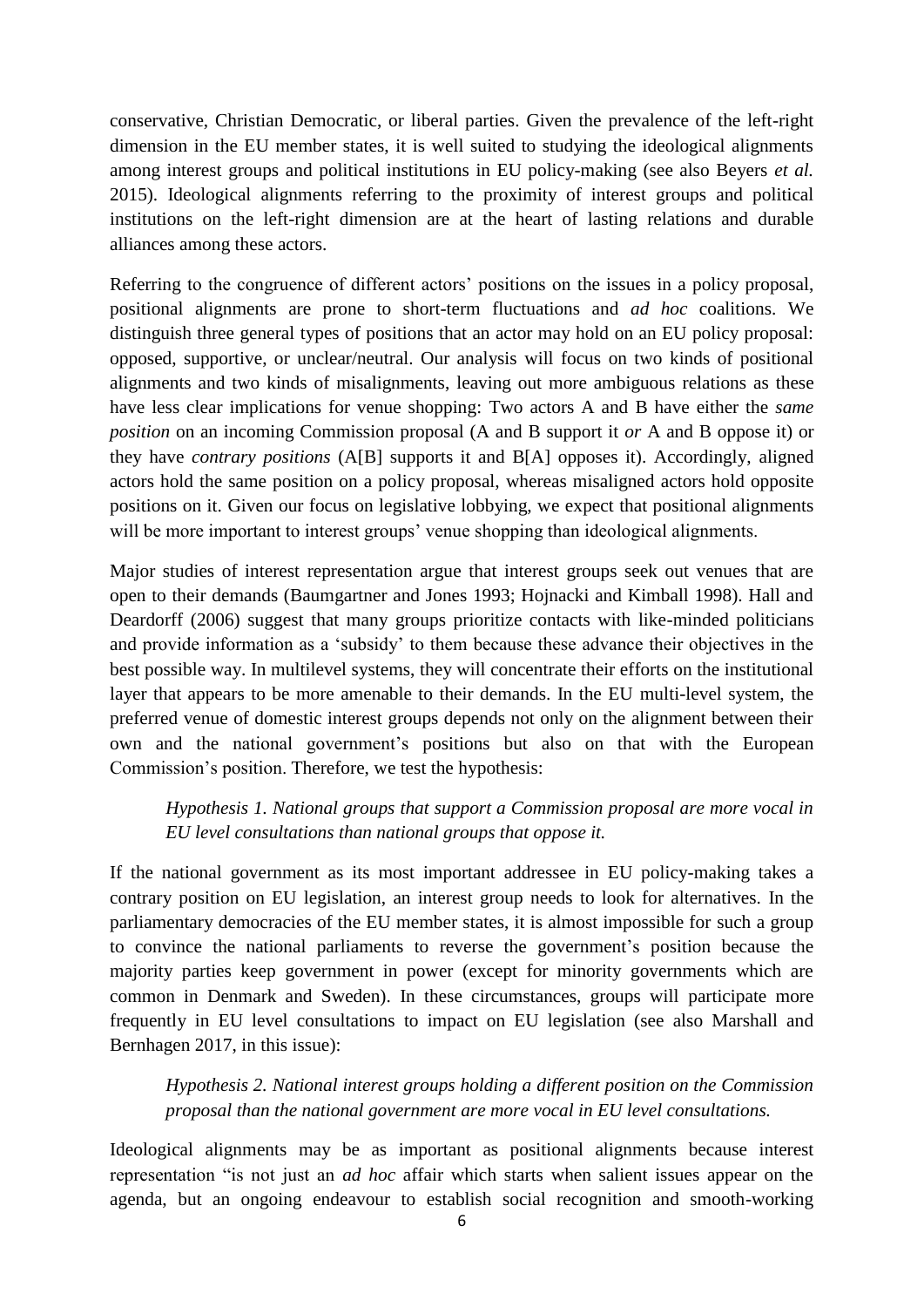relations, all of which prepares the ground for exerting influence on a more persistent basis" (Kohler-Koch *et al.* 2017, in this issue). Establishing lasting relations with government and parliament will depend on the ideological outlook of these institutions. According to the party difference account of welfare state policies (e.g. Schmidt 1996), left-wing parties are (still) more prepared to engage in market and social regulation than conservative or liberal parties. The traditional proximity of trade unions to social democratic parties and that of business interests to liberal and Christian Democratic or Conservative Parties prove the point (e.g. Müller-Rommel 1988). It follows that business interest groups should have greater access to more conservative governments and may exit to the EU level when facing a leftist government (see Bartolini 2005 on the exit option).

*Hypothesis 3. Business interests are more inclined to participate in EU level consultations when facing a left-wing majority in the national parliament.*

The venues of interest organizations may also depend on the receptiveness of political institutions to their arguments (Majone 1989). We define an argument after Ball (1995: 3) as an 'oral or written statement that advocates adopting a policy or justifies the decision to adopt a policy'. Actors in EU policy processes present arguments to substantiate their claims. As national and European decision-makers are unable to predict all potential effects of planned policies, they are in need of external information to reduce uncertainties, learn about alternatives, improve their problem-solving capacity, and win stakeholder support. Different policy-making institutions will be interested in different types of information (Bouwen 2002). Bureaucrats are said to seek technical information whereas politicians depend on political information about constituency support etc. (Dür and Mateo 2016; Beyers and Kerremans 2012).

We transfer the general idea to the presentation of arguments at different levels in the EU multilevel system. We assume that national interest groups present their arguments on an EU policy proposal to the national government which is their main contact in EU policy-making and able to represent them in the EU Council. However, domestic interest groups may emphasize different aspects of EU policy proposals (Klüver 2013; Eising *et al*. 2015) and present those more fervently at EU level that highlight profound repercussions of EU policies or to which EU institutions would seem to be more amenable than national institutions. We explore this proposition for arguments referring to expert evidence, costs and benefits, rights, national interests, and EU public interests.

International policy studies have drawn attention to the increasing role of scientific evidence provided by experts in public policymaking (Haas 1992). Given the complexity of EU policy problems, both national and EU level institutions require scientific evidence when developing EU policy goals and instruments. Experts who provide such information on technical, legal, economic, or financial aspects help them to better assess the problem-solving capacity and feasibility of the debated policy options and instruments. This has already been shown in access related studies (Chalmers 2013) as well as comparative studies between the US and EU advocacy systems (Mahoney 2008).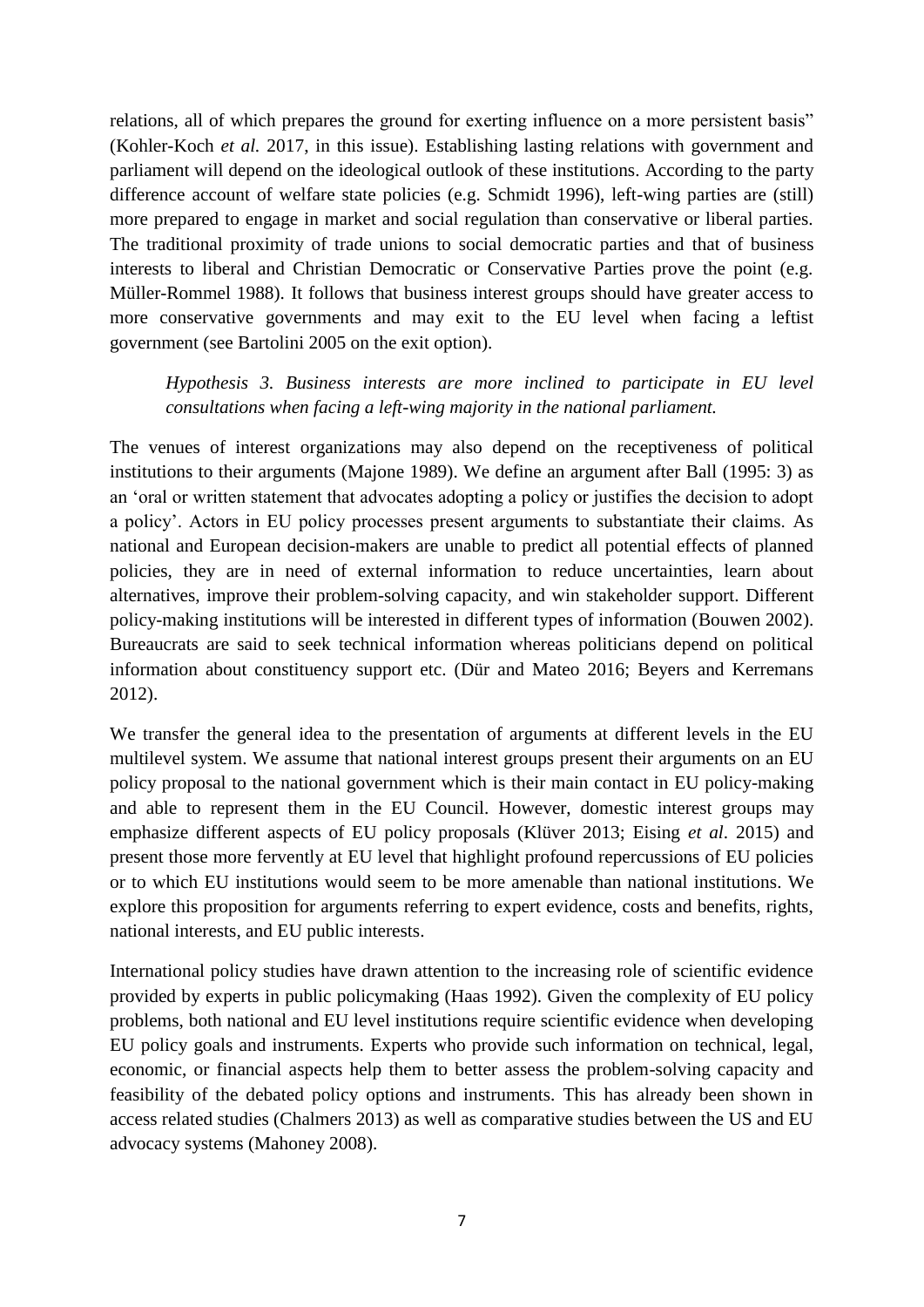*Hypothesis 4a. National interest groups will present expert evidence in national and in EU level consultations.* 

Classic policy studies emphasize the importance of cost-benefit calculations for the stance of actors on policy proposals (Lowi 1972). The bulk of EU policies are about market integration and the corresponding market and social regulation. The abolishment of barriers to the free movement of persons, goods, capital, and services is grounded in economic arguments highlighting not only welfare but also major distributional effects (European Commission 1985: 12). Given the centrality of the distribution of costs and benefit across member states, economic actors, and social classes to the justification of the EU's core policies, these are a major subject in the EU level debates on incoming legislation. Accordingly:

*Hypothesis 4b. National interest groups emphasizing costs and benefits participate more frequently in EU level consultations than those that do not name them.* 

EU policies reallocate rights and obligations across citizens, consumers, professionals, institutions and firms, both across and within member states. The rights EU policies confer or take away vary tremendously. They can relate to economic issues such as market access, entitle EU citizens to obtain health treatment in other member states, limit the abilities of researchers to use animals in experiments, or grant refugees more support in court procedures, to name only some of the issues in the studied directive proposals. Obviously, the conferral or abolition of rights can entail frictions for domestic political systems and trigger domestic contestation. The conferral of new rights to them will lead many actors to move to Brussels to support the Commission's course of action where others will seek to move EU legislation in the opposite direction. Thus:

*Hypothesis 4c. National interest groups claiming rights participate more often in EU level consultations than those that don't.*

Not only interest group scholars (e.g. Bouwen 2002; Tatham 2017, in this issue) stress the relevance of territorial interests in EU policy-making. EU policies must be applied throughout the union's 28 member states and vary in their goodness of fit with national policy legacies, administrative settings, etc. (e.g. Risse *et al.* 2001). Therefore, information about member states' interests in incoming EU legislation is indispensable to the European Commission. However, for two reasons references to national interests provided by interest organizations should be more appreciated in national consultations than in EU level consultations. First, in EU legislation, the EU Council – rather than domestic interest groups – is the main channel for advocating national interests. Second, given their accountability to domestic voters, national governments would seem more responsive than the European Commission to interest groups articulating national interests.

*Hypothesis 4d. Interest groups stressing national interests will be more present in domestic consultations than those that do not stress to them.* 

In contrast, national interest groups emphasizing the relevance of EU policies for European public interests would seem to address the European Commission and the European Parliament to complement their routinely conducted national level activities. This way, they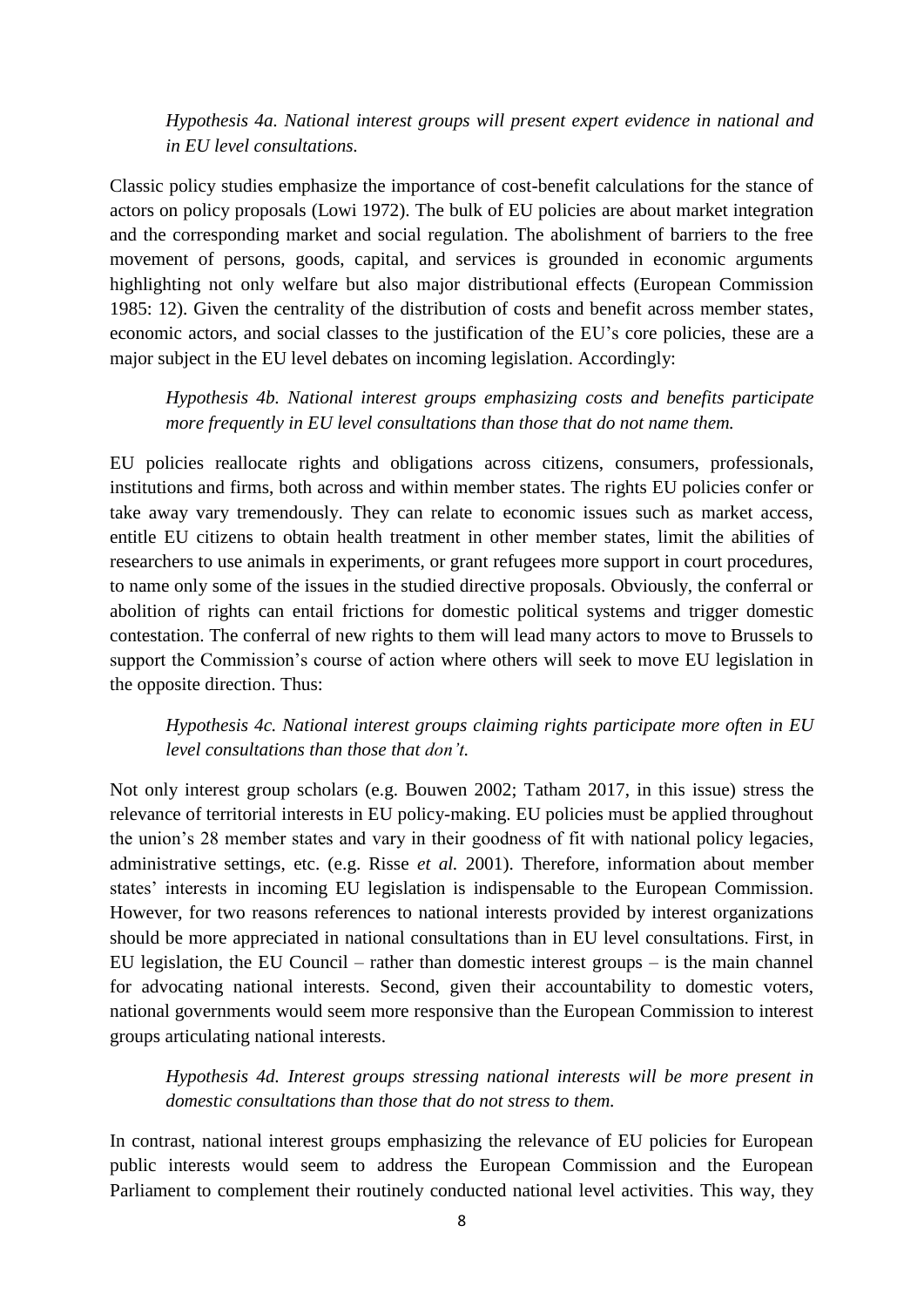respond directly to the aims of the European Commission (to promote the general interest of the Union and take appropriate initiatives to that end, Article 17(1) TEU), and the European Parliament (that represents citizens directly at the Union level, Article 10(2) TEU).

*Hypothesis 4e. National interest groups referring to EU public interests participate more frequently in EU level consultations than those that do not refer to them.* 

#### *Control variables*

We include national contexts, policy characteristics, and organizational types as controls. National systems of interest mediation may impact on venue shopping (Marshall and Bernhagen 2017, in this issue). As groups from corporatist countries rely to a greater extent on national concertation than those from pluralistic countries, the latter should be more visible in the EU arena. We measure corporatism by means of a composite index indicating the centralization of wage setting, trade union density, and collective bargaining coverage rate (see Vatter and Bernauer 2009). We also control for national wealth by including the logged GDP/capita of each member state in 2008 in the analysis, expecting that actors situated in wealthier contexts find it easier to participate in consultations (Carroll and Rasmussen 2017, in this issue).

From policy studies we take the insight that policy characteristics may impact on interest representation. On the one hand, we control for *analytical categories* developed in policy studies. We distinguish among distributive and regulatory policies (Lowi 1972) and separate also business regulation from general regulation and public sector regulation (Binderkrantz *et al.* 2014). We expect a greater amount of interest group activity in regulatory policy and business regulation because these include the bulk of EU legislation. We also control if the directive proposal is a novel or a recast proposal because in the latter case many interest organizations can build on previous mobilization experiences which should facilitate the participation in policy consultations. According to Dür and Mateo (2016), interest groups should be more active in policy areas in which the EU has greater powers. To indicate the Europeanization of policy areas, we draw on Börzel's (2006) measure for the policy breadth of the EU. However, national groups may not simply follow the competence allocation of the EU treaties but address mostly those political institutions who they find should do something to resolve the policy problem. Accordingly, we control if groups find that the national government or the European Commission should resolve the policy problem at hand.

#### [TABLE 1 ABOUT HERE]

On other hand, based on the categories of the Policy Agendas project [\(http://www.comparativeagendas.net/\)](http://www.comparativeagendas.net/), we include two *substantial policy areas* that are characteristic for EU policy-making in the late 2000s to probe if these account additionally for the venues national interest groups seek out. In both policy areas, we retrieved a substantial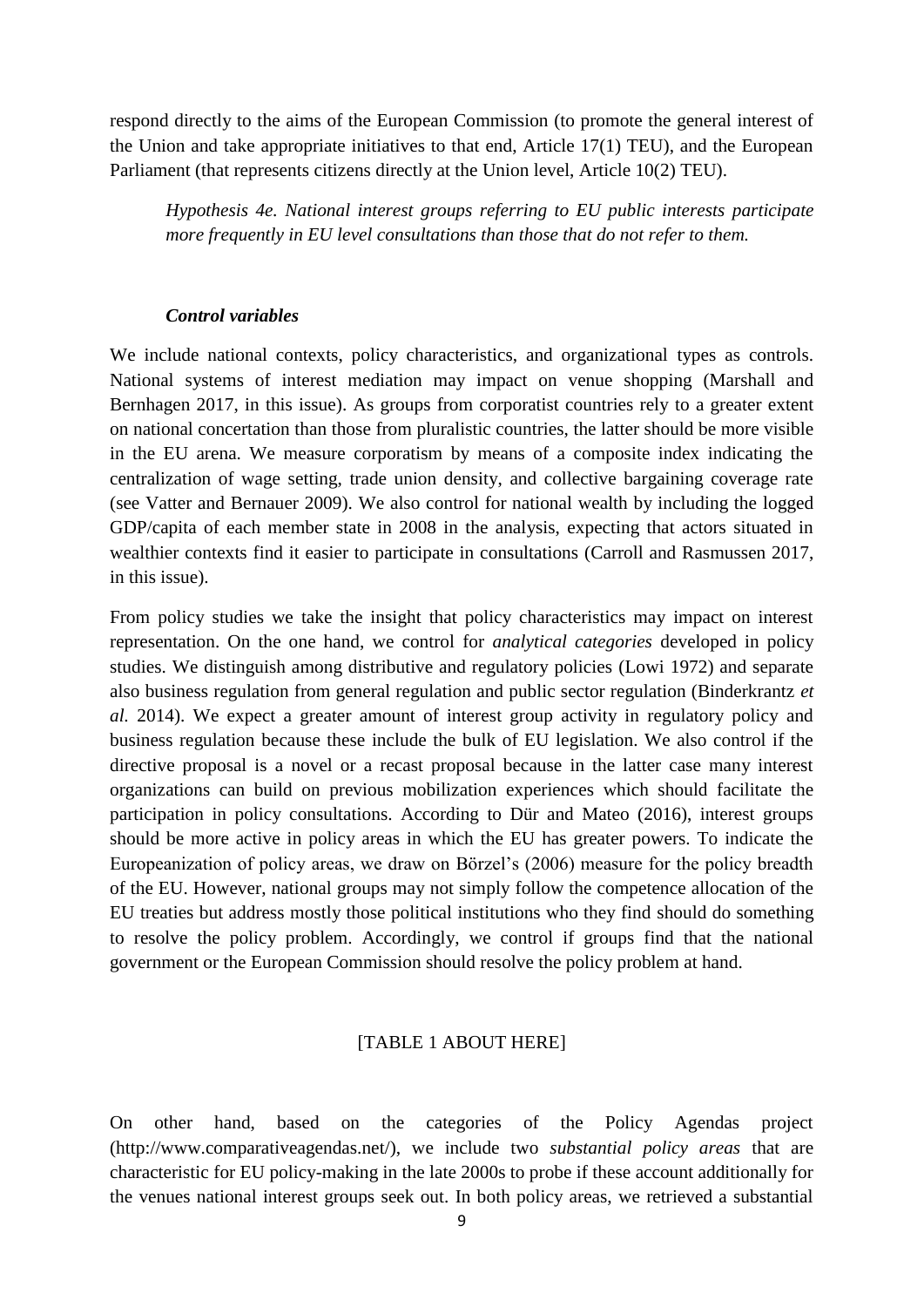number of actors: in banking, finance, and domestic commerce 703 actors and in environmental policy 1,471 actors. Both policy areas vary across the type and length of EU intervention as well as national legislative traditions, which impacts substantially on the implementation of EU policies (Haverland et al. 2011).

Finally, different *types of interest* may have different organizational capacities. Based on the Olsonian logic of collective action (Olson 1965), business interest groups as specific interests should be more involved in policy consultations than civil society groups as diffuse interests. We present the descriptive statistics of all variables in Table 1.

# *Research design and data*

Our analysis is part of the wider INTEREURO project on interest group representation in Europe (Beyers *et al.* 2014). Building on issue based sampling we study the participation of domestic interest groups in national and EU level consultations on 20 EU directive proposals which the European Commission tabled between 2008 and 2010. After placing all tabled proposals in these years in a random order and moving downwards from the top of the list, a proposal needed to be covered in at least one out of two EU level print media (Agence Europe, European Voice) and two out of three national print media (Le Monde, Frankfurter Allgemeine Zeitung, Financial Times) to make sure that it drew attention and was debated at both national and EU levels. We used English and non-English language newspapers to avoid a bias towards British actors. In each newspaper article, the coverage of a directive had to amount to at least five rows of reporting. As a result, our study includes a set of directives in the EU's energy and climate package, some directives in EU financial market regulation, some aspects of social regulation such as child protection, animal welfare, and asylum seekers' legal rights, such that a broad variety of EU policy areas is covered.

We study national interest groups from five EU member states: Germany, the Netherlands, Slovenia, Sweden, and the United Kingdom. This selection of countries controls some national characteristics and while ensuring variation with respect to national wealth, stateinterest group models, and governing party ideologies. The per capita income in Germany, Sweden, the United Kingdom, and the Netherlands is well above the EU average whereas that of Slovenia is below it. The United Kingdom exemplifies the pluralistic countries while the other four countries are instances of corporatism. The ideological outlook of the parliamentary majorities in these countries differed when the Commission presented its proposals. Due to these differences, we expect the participation of domestic interest groups in the policy consultations to vary across countries.

In line with the advice to identify the full population of actors involved in legislative lobbying (e.g. Eising 2016), we proceeded in four steps: We coded the actors mentioned in the media articles used for the sampling of directives as well as in two daily newspapers placed on different sides of the left-right continuum in each of our five countries.<sup>2</sup> We also checked the official EU and national consultation data on each directive proposal using the webpages of the national ministries and parliaments, the Commission's consultation webpage "Your Voice in Europe", the consultation data provided by its Directorates General, as well as the EUR-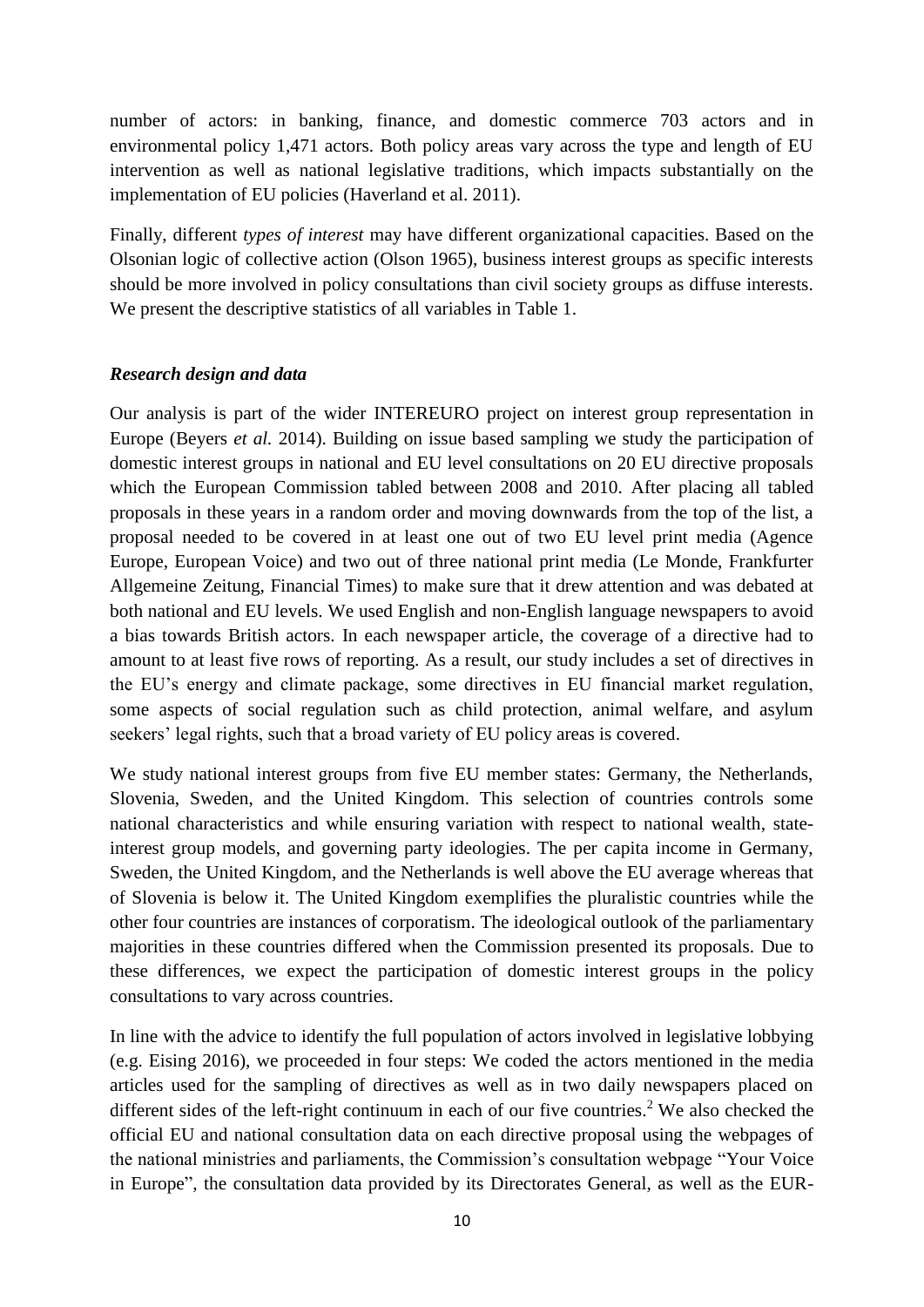Lex data. Then, we searched the web for additional actors. Finally, interviews with EU and national officials as well as interest organizations yielded an additional set of actors.

In total, we identified about 4,700 unique public and private actors. More than 1,600 actors were present in more than one policy debate. A large variety of domestic actors voiced their opinion in the policy debates. We found 2,899 non-state actors from the five countries: 391 civil society groups (13.5 % of all studied actors), 57 trade unions (2.0 %), 178 professional associations (6.1 %), 607 business interest groups 20.9 %), 803 firms (27.1 %), 219 research institutes (7.6 %), 383 institutions (13.2 %) and 261 local and regional authorities (9.0 %). Not all retrieved groups participated in policy consultations. Some were only mentioned in the media, presented comments on their web pages, or were named by our interview partners.

Even though they are not held for each and every policy proposal in the EU, we study the participation in consultations for the following reasons. First, the EU holds policy consultations on the major directive proposals and these are a useful point of departure for sampling the involved actors. As the barrier to entry is fairly small almost all actors with a stake in the proposal are able to participate in these consultations and present their positions to EU decision-makers (see Bunea 2017: 65). Moreover, in many consultations, the actors' position papers are publicly available, providing us with the bulk of the document population. The set-up and frequency of national consultations differs across countries: German ministries and the German parliament consult actors by means of an invitation using a closed list; the same goes for British departments and the House of Commons. In contrast, Swedish and Dutch state institutions use an open list and invite all citizens to be involved through public calls. The Dutch government organized about twice as many consultations on the 20 directive proposals than the German government.

After collecting all 2,961 policy documents we found on the 20 policy proposals, we sampled them for the subsequent document analysis in three steps: first, developed an activity index for each actor. The more often the actor appeared in different venues, the higher his or her index value. Secondly, we made sure that our sample corresponded to the proportion of actor types (see above) that were vocal on each proposal in each country and at EU level. Thirdly, we coded a minimum of 30 per cent of the documents tabled in each directive debate. The smaller the number of documents found in a debate, the larger was the proportion of coded documents. In sum, we coded 1,010 policy documents for the actors at the EU level, in Germany, the Netherlands, Sweden and United Kingdom. This sample amounts to 34.1 per cent of our full population of 2,961 documents. Slovenian actors are *not* included in the document analysis due to different research emphases of the national teams in INTEREURO.

Then, we performed a computer assisted qualitative content analysis to study the policy documents. These were written in four different languages (German, English, Swedish, and Dutch), which rules out a meaningful quantitative comparison. To identify the actors' positions and arguments, six coders coded the policy documents according to a comprehensive code book implemented in MAXQDA. The code book included the names, definitions and short characterizations of the codes as well as a list of keywords. Each policy document formed a separate unit of analysis whose coding units ranged from one sentence at a minimum to one paragraph as a maximum. The coders marked the text passages (coding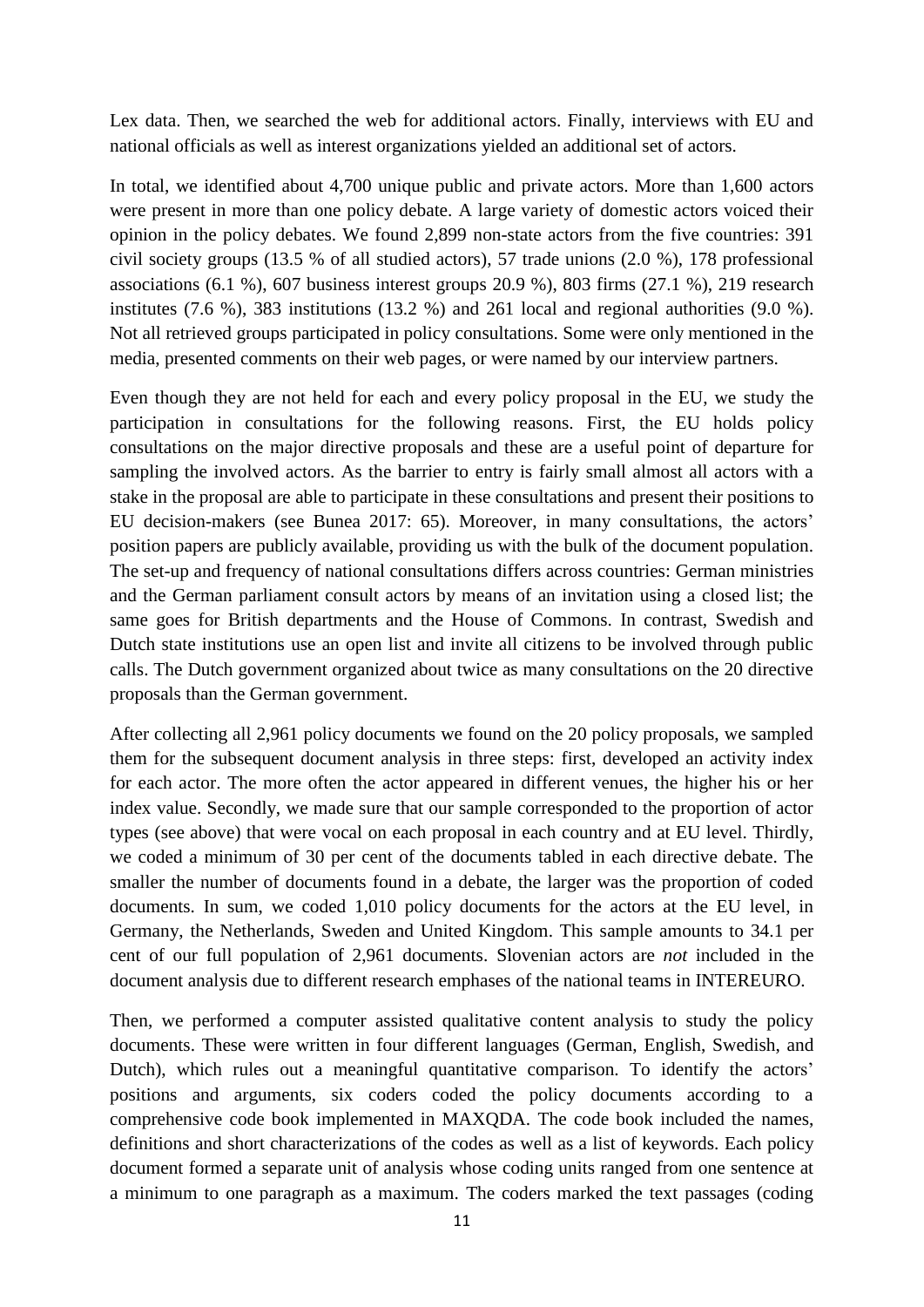units) indicating the positions and arguments of actors. Their training included test-test procedures for the different policy proposals, languages and document types (Krippendorff 2004). Reliability was measured by Krippendorff's alpha (0.739) with a percentage agreement of 87.4. After completion of the coding procedure, the MAXQDA files were integrated and transformed into a quantitative data set in which categorical variables indicate the positions taken by the actors  $(-1)$  = opposed, 0=neutral/ambiguous, 1=supportive) and dummy variables indicate if an argument has been made in a policy document or not.

According to the document analysis, 24.1 % (N=182) of the interest organizations opposed the Commission proposals, 31.8 % ( $N=240$ ) were neutral or ambiguous, and 44.0 % ( $N=332$ ) voiced their support. National governments were more supportive: Only 9.2 % (N=273) of the actors were vocal on proposals on which governments voiced clear-cut opposition, 22.9 % (N=680) were active on proposals on which governments held a neutral position and 67.9 % (N=2,016) are linked to supportive government positions. The correlation among interest groups' and governments' positions is significant, but small: Pearson's  $r = 0.164$  (P=0.000; N=705) pointing to only weak overall positional alignments.

The usage of the studied arguments varies in our sample: 42.4 % of the policy documents include cost-benefit calculations (320 out of 754 actors), 40.5 % of them present expert evidence (305 out of 754), 23.5 % reference European public interests (177 out of 754), 17.1 % refer to national interests (129 out of 754), and according to 9.8 % the Commission proposal is about the (re-)allocation of rights (73 out of 746). Usage varies also across actor types. Around half of the business interest associations (51 %) and firms (48 %) as well as a large portion of professional groups (44 %) invoke cost-benefit arguments. Business (28 %) and professional associations (27 %) present also more often than other actors scientific evidence to substantiate their positions (except research institutes  $-41\%$ ). By comparison, civil society groups refer mostly to European public interests (31 %), national interests (25 %), and cost-benefit aspects (22 %).

Among these arguments, only the rights-based claims (Pearson's  $r = 0.178$ , P=0.000; N=746) and the tabling of expert evidence (Pearson's  $r = 0.119$ ,  $P = 0.001$ ; N=754) are significantly – and positively – associated with the actors' positions. This is different with respect to the government's positions: Rights-based arguments (Pearson's  $r = -0.163$ , P=0.000; N=596), national interests (Pearson's  $r = -0.231$ , P=0.000; N=603), and European public interests (Pearson's  $r = 0.262$ , P=0.000; N=603) meet with greater government opposition, whereas cost-benefit arguments are associated with slightly greater government support for EU policies (Pearson's r =0.141, P=0.001; N=603).

We measure the ideological positions of national governments by the RILE index which can reach values from  $-100$  to  $+100$ . As it is formed by subtracting left positions from right positions on the covered items, negative values indicate more left positions and positive values indicate more conservative positions (Volkens *et al*. 2011). We weighted the RILE index according to the parties' vote shares in the national elections to capture the national parliamentary majorities' – and herewith government parties' – ideological positions. Ranging only from -9.89 to 7.91 with a mean of 0.775, it indicates a preponderance of centrist governments. Within this range, conservative governments were more inclined to oppose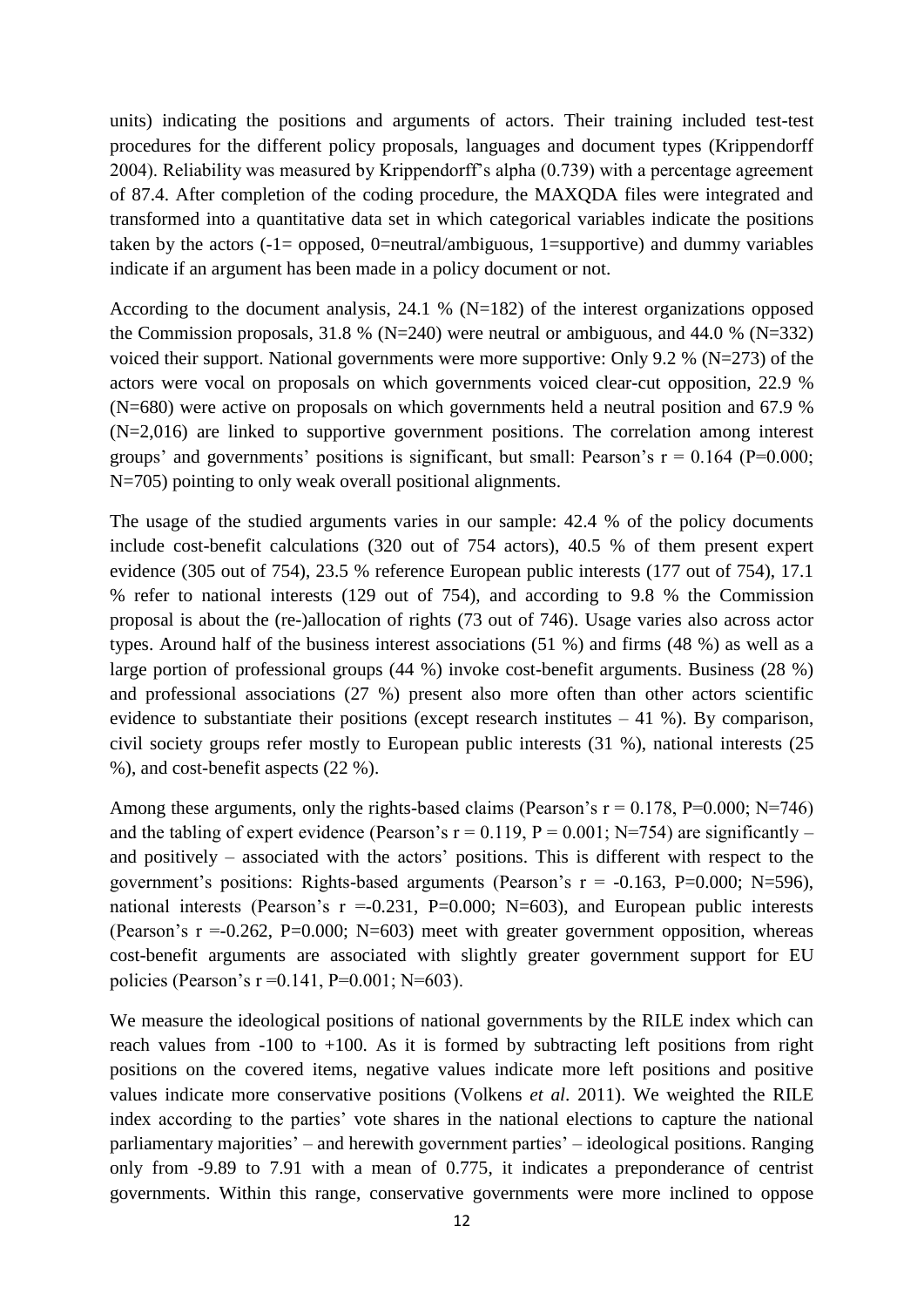incoming EU legislation than leftist governments. The correlation among the weighted RILE index and the governments' positions amounts to Pearson's  $r = 0.421$  (P=0.000; N=2.965).

# *Empirical analysis*

As a result of the sampling procedure and list wise exclusion of missing observations, the number of observations reduces from 2,899 to 596 national groups when bringing into the analysis positions, alignments, and arguments.<sup>3</sup> We test our propositions in multinomial logit regressions. The dependent variable has four categories. It indicates the participation in national consultations (N=1,395), EU level consultations (N=307), and in national *and* EU level consultations  $(N=277)$ . It also includes those groups for which we could not find evidence of any participation in official consultations, but that were named in the media, by interviewees, or placed policy statements on their web pages (N=920). As it is the default strategy of national groups, the participation in national consultations forms the reference category.

The regression coefficients indicate the logged odds to exit to the EU level, to take part in consultations at both levels, and not to participate in consultations, compared to the participation in national level consultations. We present two models. The first model includes the organizational, national and policy controls as well as the RILE index (model 1). The second model covers also arguments, positions, and alignments (model 2). Based on the chi<sup>2</sup>tests, we may reject the null hypothesis that none of the explanatory variables is associated with the outcomes.

# [TABLE 2 ABOUT HERE]

Our interpretation concentrates on model 2 which demonstrates that alignments and arguments impact on the choice of venues. We single out those four modes of positional alignments that are central to our argument: joint support, joint opposition, government support vs. group opposition, and government opposition vs. group support. To facilitate the interpretation of findings, we visualize the effects of the corresponding four combinations of logit coefficients. Figure 1 displays the predicted marginal probabilities to take part in national consultations only, in EU level consultations only, and in consultations at both EU and national levels (multilevel consultations), holding constant common values of the other variables included in model 2. Figure 1a presents them for business interests and Figure 1b for civil society groups.

[FIGURE 1 (1a and 1b beside or below each other) ABOUT HERE]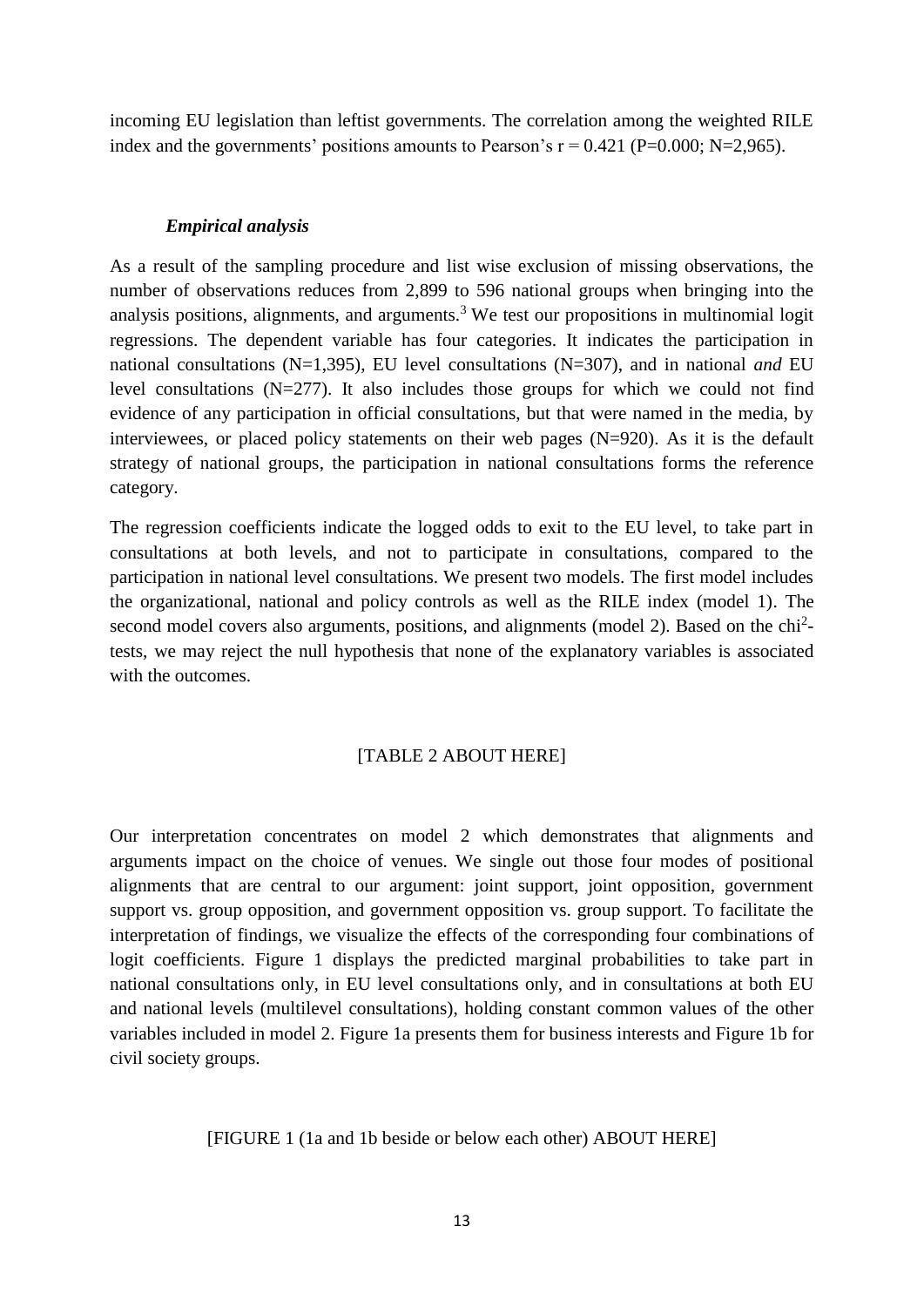Figure 1 illustrates that it is common for domestic interest organizations to present their positions on EU policies in national consultations and not unusual for them to be present in EU level consultations. In fact, many domestic groups pursue a two-level strategy in EU financial market regulation. We expected that interest groups concentrate their lobbying efforts on like-minded politicians and bureaucrats in the EU multilevel system. This is only partly true. The main effects of the interest groups' positions on the Commission proposals are insignificant. Support for a Commission proposal does not *per se* lead a group to participate more frequently in EU level consultations which contradicts Hypothesis 1. Its *positional alignment* with the national government matters more to its venue choices. A national group holding the same position as the national government is more likely to participate in national consultations than a group holding the opposite position which conforms to our general expectation. Domestic conflict significantly increases the propensity to engage in EU level consultations (see also Marshall and Bernhagen 2017, in this issue): A group is more inclined to move to the EU level if 'its' government supports the proposal and the group opposes it. The tendency to *exit to the EU level* (Hypothesis 2) is highest if a group supports the Commission proposal and the government is opposed to it. In sum, it is not just the presence of domestic conflict that matters but also the direction of the positional alignment and the availability of a receptive venue at EU level. More generally, positional alignments lead to systematic variations of major interest representation routines.

Many domestic interest groups indicate their *opposition* to Commission proposals to policymakers. This finding may seem trivial at first glance. However, it contradicts not only the presumption that interest groups concentrate their efforts strongly on like-minded actors but also findings of a major study on interest representation in the United States according to which "supporters of the status quo often choose to do nothing when advocates challenge their interests; they conclude that the odds are in their favour that nothing will happen (…)" (Baumgartner *et al.* 2014: 204). Unlike in the US, actors in the EU who oppose a policy initiative do not expect policy stability but policy change when the Commission prepares a policy proposal. Strong *domestic mobilization* sets in to prevent the EU bill from turning into law or to amend it (Figure 1) if groups find themselves in unison with government. Groups feel slightly less need to take part in national consultations when the incoming EU proposal finds their support and has also 'their' government's backing enabling them to let the *national government* act to some degree *as* their *spokesperson*.

*Ideological alignments* with the parliamentary majority parties also matter. According to model 1, business interest associations facing a leftist government are more likely to exit to the EU level than other types of groups (Hypothesis 3) which implies that they will also be less present in the domestic arena. When taking into account arguments and positions in model 2 this finding holds for all group types. As leftist governments were generally more supportive of the EU policies than domestic interests (see above), these may feel greater need to state critical positions directly at EU level. Moreover, according to model 1, interest groups are more likely to state their positions in both national and EU level consultations when facing a conservative government. Based on model 2, domestic interests engage more at EU level when facing a leftist government in support of the incoming EU proposals. These results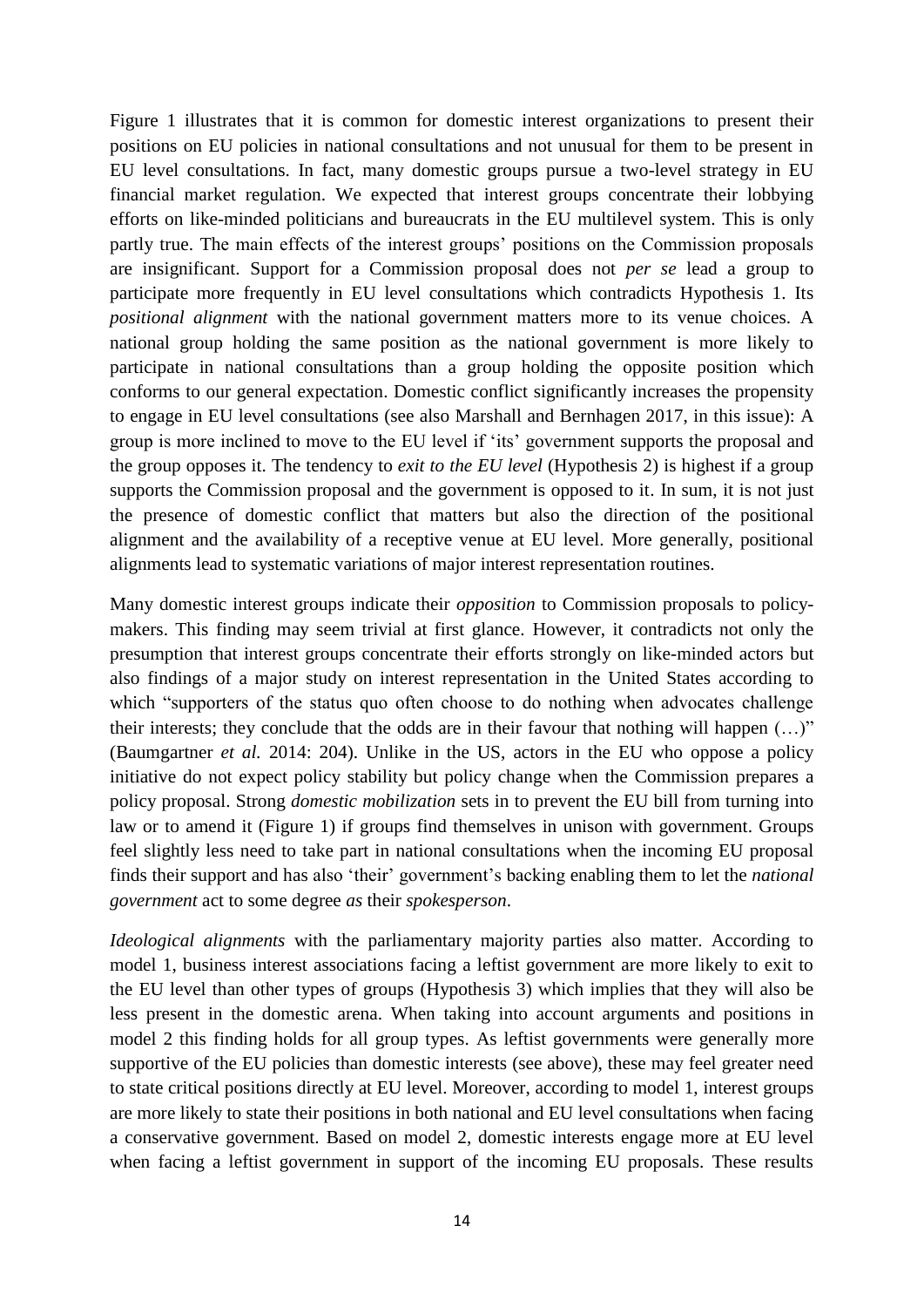suggest that positional alignments include more precise information on issue-specific allegiances between groups and governments than the governing parties' ideologies.

Now we scrutinize the impact of *arguments* on the usage of venues. We expected that national interest groups will present expert evidence to national and EU institutions (Hypothesis 4a) and do not find a significant difference in the usage of expert information in different venues. The costs and benefits of EU policies are stressed by EU players and multilevel players rather than national players, which supports Hypothesis 4b. Recall that business interests rely heavily on cost-benefit arguments. Faced with the prospective costs of EU regulation, they present their concerns at both the national level and EU level. Some even exit to the EU level because the national governments in this study tended to support policies on which costbenefit arguments were exchanged.

Actors claiming rights tend to participate in consultations at both levels rather than merely in national consultations which is consistent with Hypothesis 4c. They find it necessary to act at both levels because the re-allocation of rights causes frictions in the domestic contexts. Especially those actors that do not oppose the incoming EU directive point out their support in EU level consultations in addition to their presence in national consultations as governments were rather opposed to EU policies re-allocating rights (see above). Likewise, organizations pointing to European public interests tend do so at both levels which conforms to Hypothesis 4e. In addition to voicing their support for the Commission proposal at EU level, they find it necessary to convince their rather sceptical (see above) national governments.

Contrary to our expectations (Hypothesis 4d), the usage of arguments referencing national interests does not vary across different venues. As national governments tend to face Commission proposals with scepticism when perceiving that national interests are at stake (see above), supportive interest groups have an incentive to put also their version of the national interest forward to the European Commission. Note also that actors who do not participate in consultations refer only rarely to national interests, suggesting that these are an important reason to mobilize. In sum, our findings indicate that arguments are associated with venue choices. Actors raise arguments in EU level consultations in addition to their presentation at the national level rather than instead of it. This is particularly noticeable when costs and benefits, rights, and Europe-wide public interests are at stake. The results corroborate that actors do not just address like-minded political institutions in EU legislation but tend to engage in two-level politics to sway policymakers with contrary opinions.

What are the major findings regarding our control variables? *Group types* matter less than anticipated, perhaps because the hurdles that must be overcome to take part in EU and national policy consultations are small. Civil society groups tend to exit less to EU level consultations than other group types (Model 2). They are more firmly tied to domestic contexts, relying on the mobilization of national publics and lacking resources to state their positions also in EU level consultations. Figure 1 illustrates that, in conjunction with the effects of the other variables included in Model 2, business interests are more likely to act as multilevel players and adapt more flexibly to domestic alignments than civil society groups.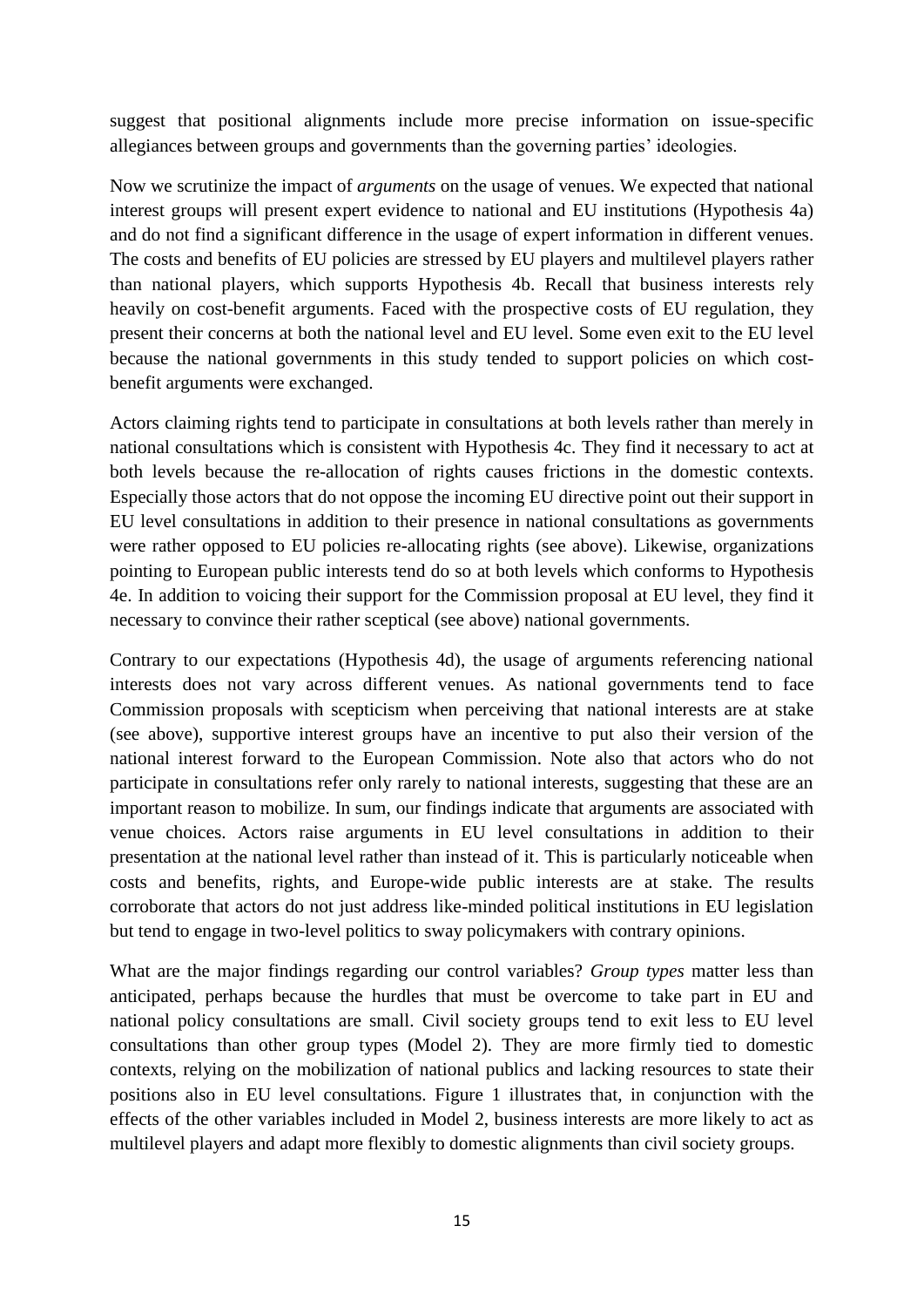*National contexts* matter. It is more common for groups from wealthier member states: to participate in domestic consultations (rather than not), not to exit to the EU level consultations (model 2), and not to take part in consultations at both levels. In Sweden and the Netherlands, our two wealthiest countries, domestic groups rely heavily on the participation in national consultations. Moreover, groups from the pluralistic UK are more likely to become multilevel players than groups from the corporatist member states. Pluralism provides a context in which interest groups have a greater tendency to engage in venue shopping.

*Policy contexts* also play a role: Domestic groups are more likely to exit to the EU level or become multilevel players when facing EU regulatory policies. In response to policies that have (re-)distributive effects across member states they rely to a greater extent on domestic consultations. Furthermore, public sector policies trigger greater participation in policy consultations at both levels than business regulation. Previous mobilization experiences are also important. Recast directives are positively associated with the participation in consultations at both levels. Moreover, in more Europeanized policy areas, groups tend to be more active at both the EU and national levels only when not taking into account alignments and arguments. When doing so it is less likely that they exit to the EU level. Note also that these policy categorizations do not suffice to account for policy variations: Groups active in environmental policy-making are less likely to exit to the EU level and groups vocal on banking, finance and domestic commerce policy are more likely to become multilevel players than those in other policy areas. Finally, the perception of who should be responsible for dealing with the policy problem at hand is important. Groups indicating that the national government should do something are less likely to exit to the EU level, whereas groups that see the Commission in charge tend to become vocal at both levels.

# **Concluding remarks**

The analysis of political access and venue-shopping in EU policy-making has neglected the role of positions, alignments and arguments. To help fill this gap, we included positional and ideological alignments among state institutions and interest groups as well as the policy arguments in our empirical analysis. The findings indicate that these factors help accounting for the variability of domestic interest groups' strategies and call for a more systematic inclusion of alignments, arguments and positions in future interest group studies.

We provide evidence delimiting the scope of general predictions of interest group strategies in previous theoretical and empirical work suggesting that interest groups will 'shoot where the ducks are' – meaning that they need 'to get themselves to Brussels' where EU decisionmaking power resides (Richardson 2006: 232), approach mostly like-minded actors (Hall and Deardorff 2006), or lean back if they support the policy status quo (Baumgartner *et al*. 2014). Focusing on the selection of venues at different levels, we contend that interest representation in the EU multilevel system follows task contingencies and organizational routines: First of all, national interest groups present their arguments and positions to the national government. Only then do they participate in EU level consultations as an alternative or additional venue. Moreover, they tend to address those political institutions they consider to be in charge of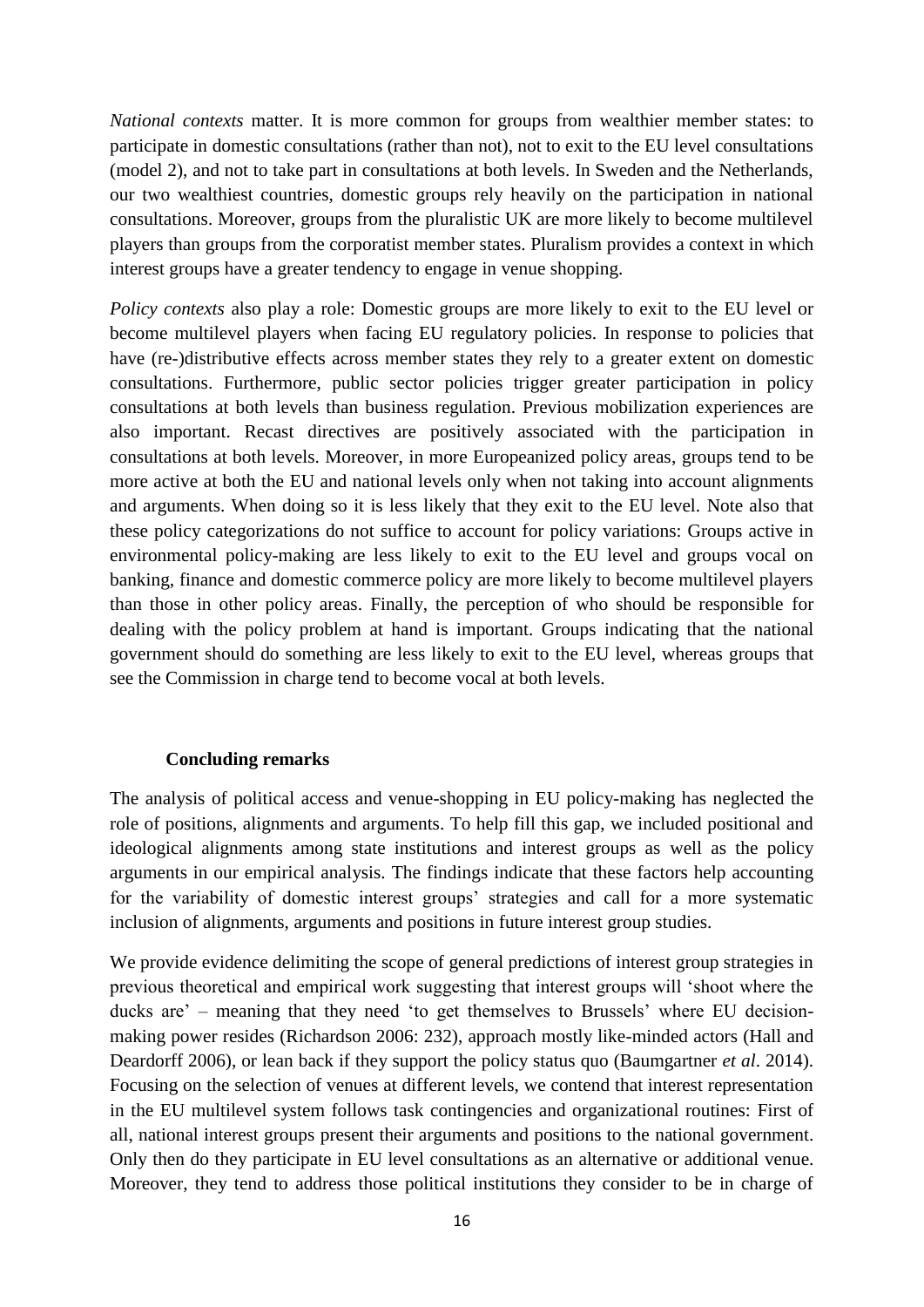solving the policy problem and find it easier to act in the EU multilevel system if they had prior mobilization experiences. Secondly, interest groups in favour of the status quo and opposed to a Commission proposal do not lean back. Expecting policy change rather than policy stability in the EU multilevel system, they tend to advocate their positions even more than those who support the directive proposal. Thirdly, national interest groups show some inclination to address like-minded actors, but this does not preclude them from approaching policymakers with contrary opinions. They tend to participate more often in EU level consultations when supporting EU public interests, but also when identifying sincere consequences of EU policy proposals in terms of costs and benefits or the (re-)allocation of rights.

Finally, our study indicates that domestic interests have developed specific strategies to cope with positional alignments. We identified four conditional participation patterns (see Figure 1) that constitute variations of their interest representation routines. Joint opposition of national governments and domestic groups leads to *joint domestic mobilization* against the Commission proposal. Joint support results in groups more relying on the national *government as spokesperson* for their interests. Interest group opposition coupled with government support for a Commission proposal causes groups to engage in a *two-level opposition*, whereas interest group support in conjunction with government opposition causes them to *exit to the EU level*. The strategic flexibility of groups is contingent, inter alia, on group types, national contexts, and policy contexts. While business interests adapt their strategies noticeably in response to variations in their alignments with political institutions, the adaption of civil society interests is less pronounced because they are more firmly tied to domestic contexts.

# **References**:

Ball, William J. (1995). 'A Pragmatic Framework for the Evaluation of Policy Arguments', *Policy Studies Review,* 14:1-2, 3-24.

Baumgartner, Frank R., Jeffrey M. Berry, Marie Hojnacki, David C. Kimball, and Beth L. Leech (2014). 'Money, Priorities, and Stalemate: How Lobbying Affects Public Policy', *Election Law Journal,* 13:1, 194-208.

Baumgartner, Frank R. and Bryan D. Jones (1993). *Agendas and Instability in American Politics*. Chicago: University of Chicago Press.

Bartolini, Stefano (2005). *Restructuring Europe: Centre Formation, System Building, and Political Structuring between the Nation-state and the European Union.* Oxford: Oxford University Press.

Beyers, Jan, Laura Chaqués Bonafont, Andreas Dür, Rainer Eising, Danica Fink-Hafner, David Lowery, Christine Mahoney, William Maloney and Daniel Naurin (2014). 'The Intereuro Project: Logic and Structure', *Interest Groups and Advocacy*, 3:2, 126-40.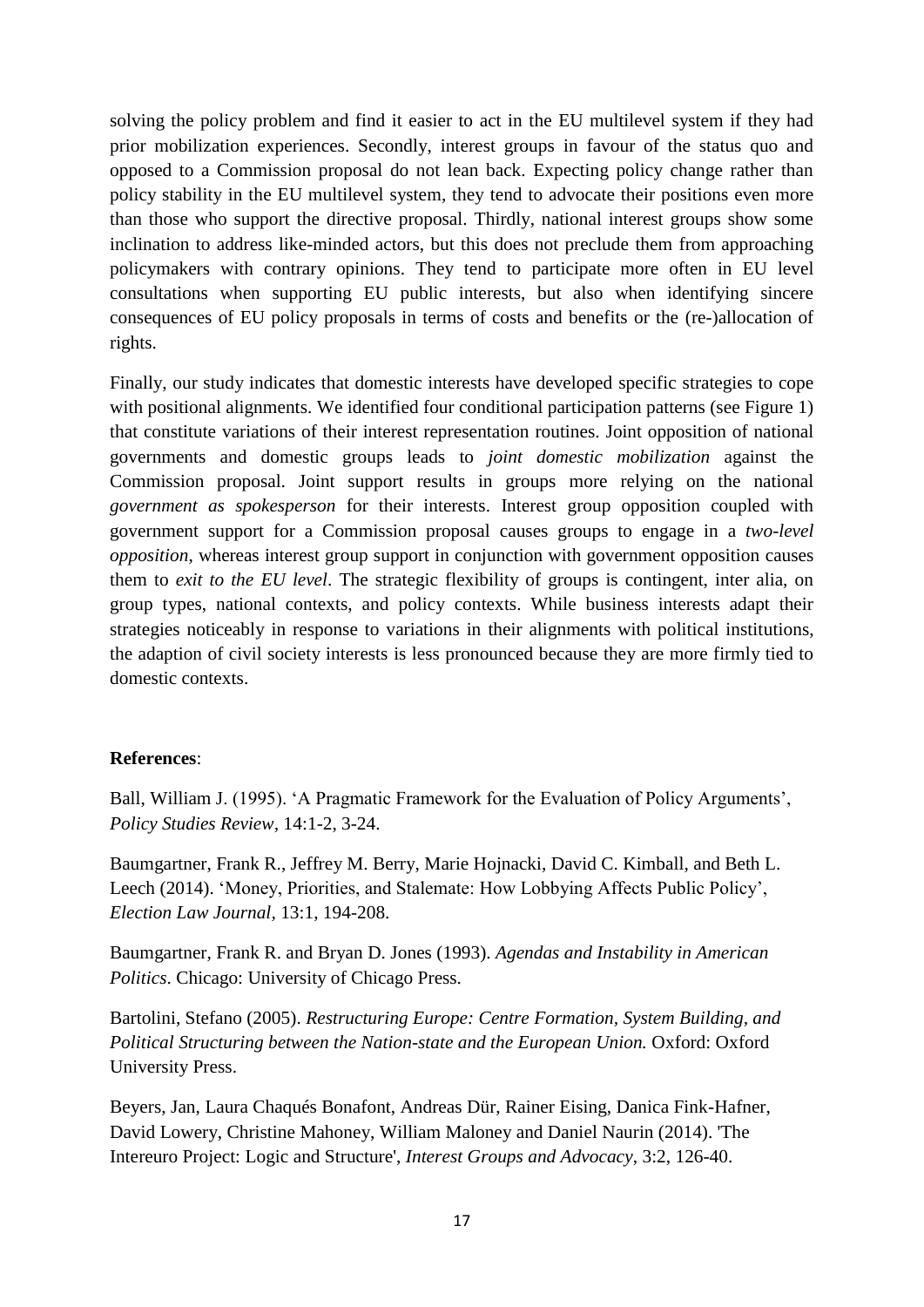Beyers, Jan, Iskander de Bruycker and Inger Baller (2015). 'The Alignment of Parties and Interest Groups in EU Legislative Politics. A Tale of two Different Worlds?', *Journal of European Public Policy,* 22:4, 534-551.

Beyers, Jan and Bart Kerremans (2012). 'Domestic Embeddedness and the Dynamics of Multilevel Venue Shopping in Four EU Member States', *Governance*. *An International Journal of Policy, Administration, and Institutions*, 25:2, 263-290.

Binderkrantz, Anne, Peter Christiansen and Helene Pedersen (2014). 'A Privileged Position? The Influence of Business Interests in Government Consultations', *Journal of Public Administration Research and Theory*, 24, 879-896.

Börzel, Tanja (2006). 'Europäisierung der deutschen Politik?', in Manfred G. Schmidt and Reimut Zohlnhöfer (eds.), *Regieren in der Bundesrepublik Deutschland Innen- und Außenpolitik seit 1949*. Wiesbaden: VS Verlag für Sozialwissenschaften, 491-511.

Bouwen, Pieter (2002). 'Corporate Lobbying in the European Union: The Logic of Access', *Journal of European Public Policy*, 9:3, 365-390.

Bunea, Adriana and Frank Baumgartner (2014). 'The State of the Discipline: Authorship, Research Designs, and Citation Patterns in Studies of EU Interest Groups and Lobbying', *Journal of European Public Policy*, 21:10, 1412-1434.

Bunea, Adriana (2017). 'Designing Stakeholder Consultations: Reinforcing or Alleviating Bias in the European Union System of Governance?', *European Journal of Political Research*, 56:1, 46-69.

<Carroll, Brendan and Anne Rasmussen (2017). 'Cultural Capital and the Density of Organized Interests Lobbying the European Parliament', *West European Politics* THIS ISSUE>

Chalmers, Adam (2013). 'Trading Information for access: informational lobbying strategies and interest group access to the European Union', *Journal of European Public Policy,* 20:1, 39-58.

Dür, Andreas and Gemma Mateo (2016). *Insiders versus Outsiders. Interest Group Politics in Multilevel Europe*. Oxford: Oxford University Press.

Eising, Rainer (2004), 'Multi-level Governance and Business Interests in the European Union', *Governance*. *An International Journal of Policy, Administration, and Institutions,* 17:2, 211-246.

Eising, Rainer (2016). 'Studying Interest Groups: Methodological Challenges and Tools', *European Political Science*, DOI: 10.1057/eps.2016.14, (accessed 24 November 2016), 1- 15.

<Eising, Rainer (2017). Imperfect Public Goods and the Logic of Selective Exit in EU Interest Organizations'. *West European Politics*, THIS ISSUE>.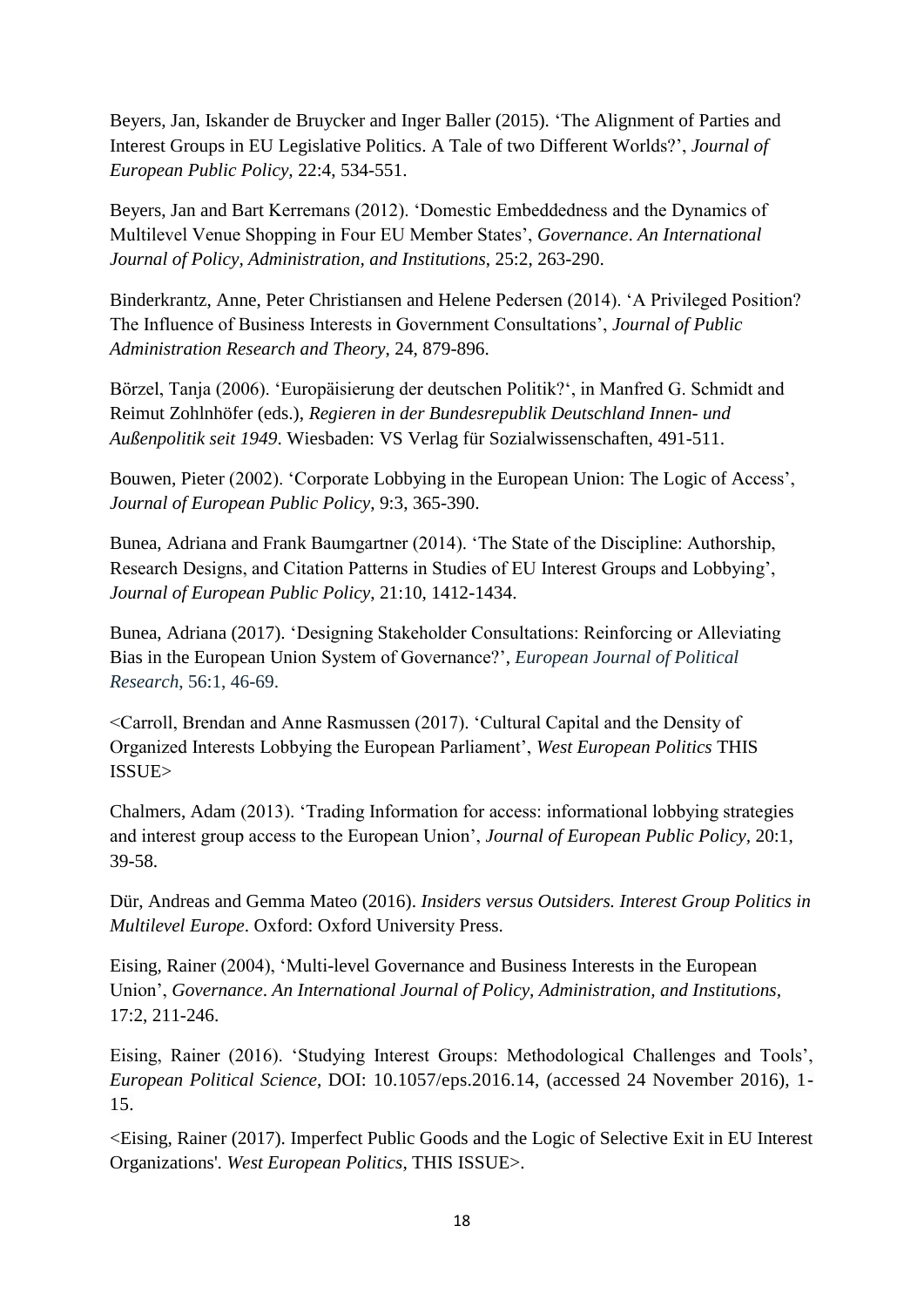Eising, Rainer, Daniel Rasch, and Patrycja Rozbicka (2015). 'Institutions, Policies, and Arguments: Context and Strategy in EU Policy Framing', *Journal of European Public Policy*, 22:4, 516-533.

European Commission (1985). *White Paper on the Completion of the Internal Market*, 14th June 1985, available at

[http://europa.eu/documents/comm/white\\_papers/pdf/com1985\\_0310\\_f\\_en.pdf](http://europa.eu/documents/comm/white_papers/pdf/com1985_0310_f_en.pdf) (accessed 22 August 2016).

Gerring, John (2001). *Social Science Methodology: A Criterial Framework*. Cambridge: Cambridge University Press.

Haas, Peter M. (1992). 'Epistemic Communities and International Policy Coordination', *International Organization,* 46:1, 1-35.

Hall, Richard L. and Alan V. Deardorff (2006). 'Lobbying as Legislative Subsidy', *American Political Science Review*, 100:1, 69–84.

Haverland, Marcus, Bernard Steunenberg, and Frans Van Waarden (2011). 'Sectors at Different Speeds: Analysing Transposition Deficits in the European Union', *Journal of Common Market Studies*, 49:2, 265-291.

Hojnacki, Marie and David C. Kimball (1998). 'Organized Interests and the Decision of Whom to Lobby in Congress', *American Political Science Review*, 92:4, 775-790.

Hooghe, Liesbet and Gary Marks (2001). *Multi-Level Governance and European Integration*. New York: Rowman & Littlefield Publishers.

Kitschelt, Herbert and Steven I. Wilkinson (2007). 'Citizen-politician linkages: an introduction', in Herbert Kitschelt and Steven I. Wilkinson (eds.), *Patrons, Clients, and Policies. Patterns of Democratic Accountability and Political Competition*. Cambridge: Cambridge University Press, 1-49.

Klüver, Heike (2013). 'Lobbying as a Collective Enterprise: Winners and Losers of Policy Formulation in the European Union', *Journal of European Public Policy*, 20:1, 59-76.

<Kohler-Koch, Beate, Peter Kotzian, and Christine Quittkat (2017). 'The Multi-level Interest Representation of National Business Associations', *West European Politics*, THIS ISSUE>

Kriesi, Hanspeter, Anke Tresch, and Margit Jochum (2007). 'Going Public in the European Union. Action Repertoires of Western European Collective Political Actors', *Comparative Political Studies,* 40:1, 48–73.

Krippendorff, Klaus (2004). *Content Analysis Reader. An Introduction to its Methodology*, Thousand Oaks. California: Sage Publications.

Lowi, Theodore J. (1972). 'Four Systems of Policy, Politics and Choice', *Public Administration Review*, 333, 298-310.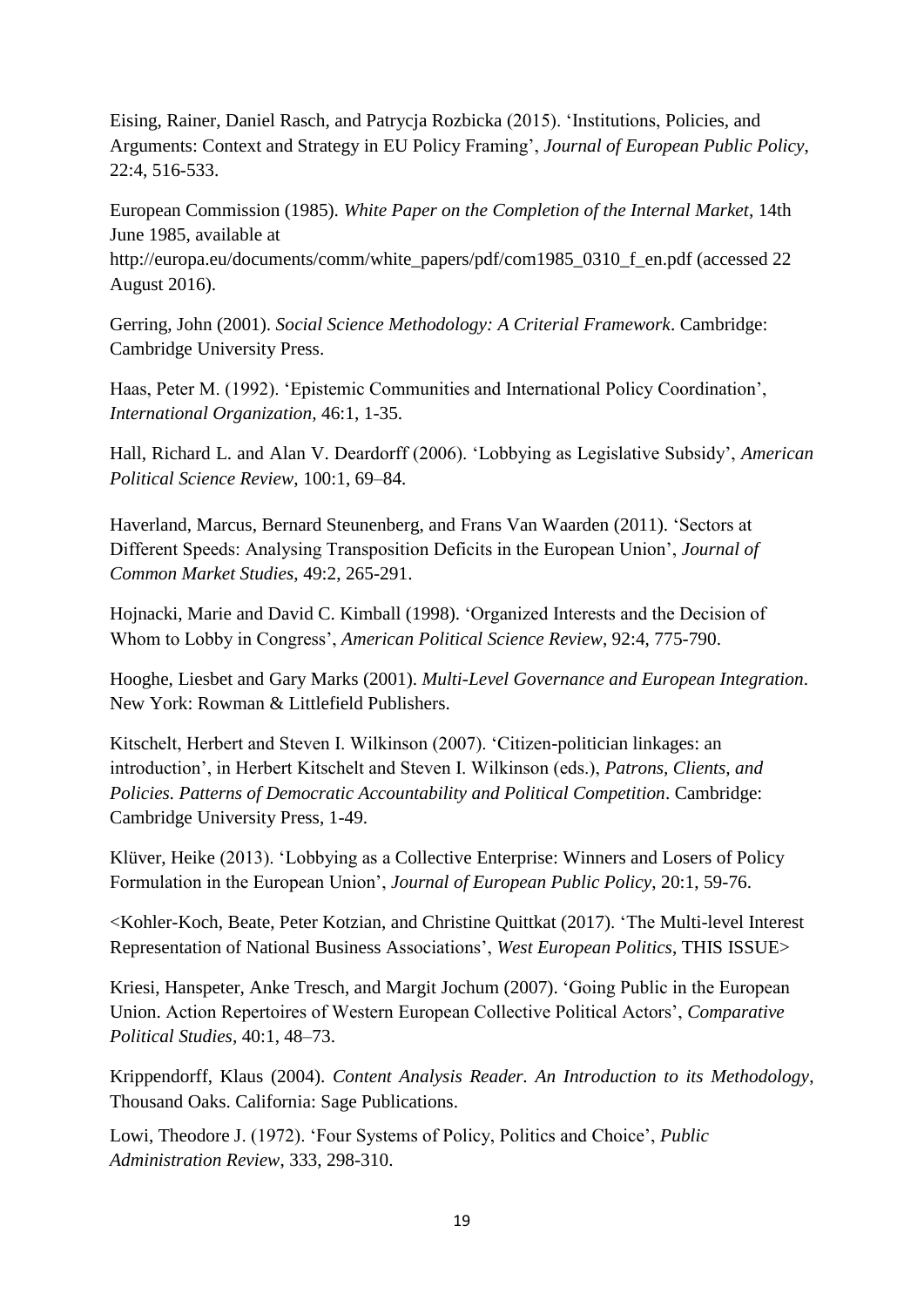Mahoney, Christine (2008). *Brussels versus the Beltway: Advocacy in the United States and the European Union.* Washington, D.C.: Georgetown University Press

Majone, Giandomenico (1989). *Evidence, Argument, and Persuasion in the Policy Process*. New Haven: Yale University Press.

<Marshall, David and Patrick Bernhagen (2017). 'Government-Business Relations in Multi-Level Systems: The Effect of Conflict Perception on Venue Choice', *West European Politics* THIS ISSUE>

Müller-Rommel, Ferdinand (1988). 'Interessengruppenvertretung im Deutschen Bundestag', in Uwe Thaysen, Roger H. Davidson, and Robert G. Livingstone (eds.), *US-Kongreß und Deutscher Bundestag*. Opladen: Westdeutscher Verlag, 300–323.

Olson, Mancur (1971). *The Logic of Collective Action: Public Goods and the Theory of Groups*. London/Cambridge: Harvard University Press.

Princen, Sebastiaan (2007). 'Advocacy Coalitions and the Internationalization of Public Health Policies', *Journal of Public Policy*, 21:1, 13–33.

Richardson, Jeremy (2006). 'Organized Interests in the European Union', in Knud Jørgensen, Mark Pollack, and Ben J. Rosamond (eds.), *The Sage Handbook of European Union Politics*. London: Sage, 231-246.

Risse, Thomas, Maria Green Cowles, and James Caporaso (2001). 'Europeanization and Domestic Change: Introduction', in Thomas Risse, Maria Green Cowles, and James Caporaso (eds.), *Transforming Europe. Europeanization and Domestic Change*. Ithaca: Cornell University Press, 1-20.

Schmidt, Manfred G. (1996). 'When Parties Matter: A Review of the Possibilities and Limits of Partisan Influence on Public Policy', *European Journal of Political Research*, 30, 155-183.

<Tatham, Michael (2017). 'Networkers, Fund Hunters, Intermediaries, or Policy Players? The Activities of Regions in Brussels', *West European Politics*, THIS ISSUE>

Vatter, Adrian and Julian Bernauer (2009). 'The Missing Dimension of Democracy. Institutional Patterns in 25 EU Member States between 1997 and 2006', *European Union Politics*, 10:3, 335-359.

Volkens, Andrea, Onawa Lacewell, Sven Regel, Henrike Schultze, and Annika Werner (2011). *'The Manifesto Data Collection. Manifesto Project (MRG/CMP/MARPOR)*'. Berlin: Wissenschaftszentrum Berlin für Sozialforschung (WZB).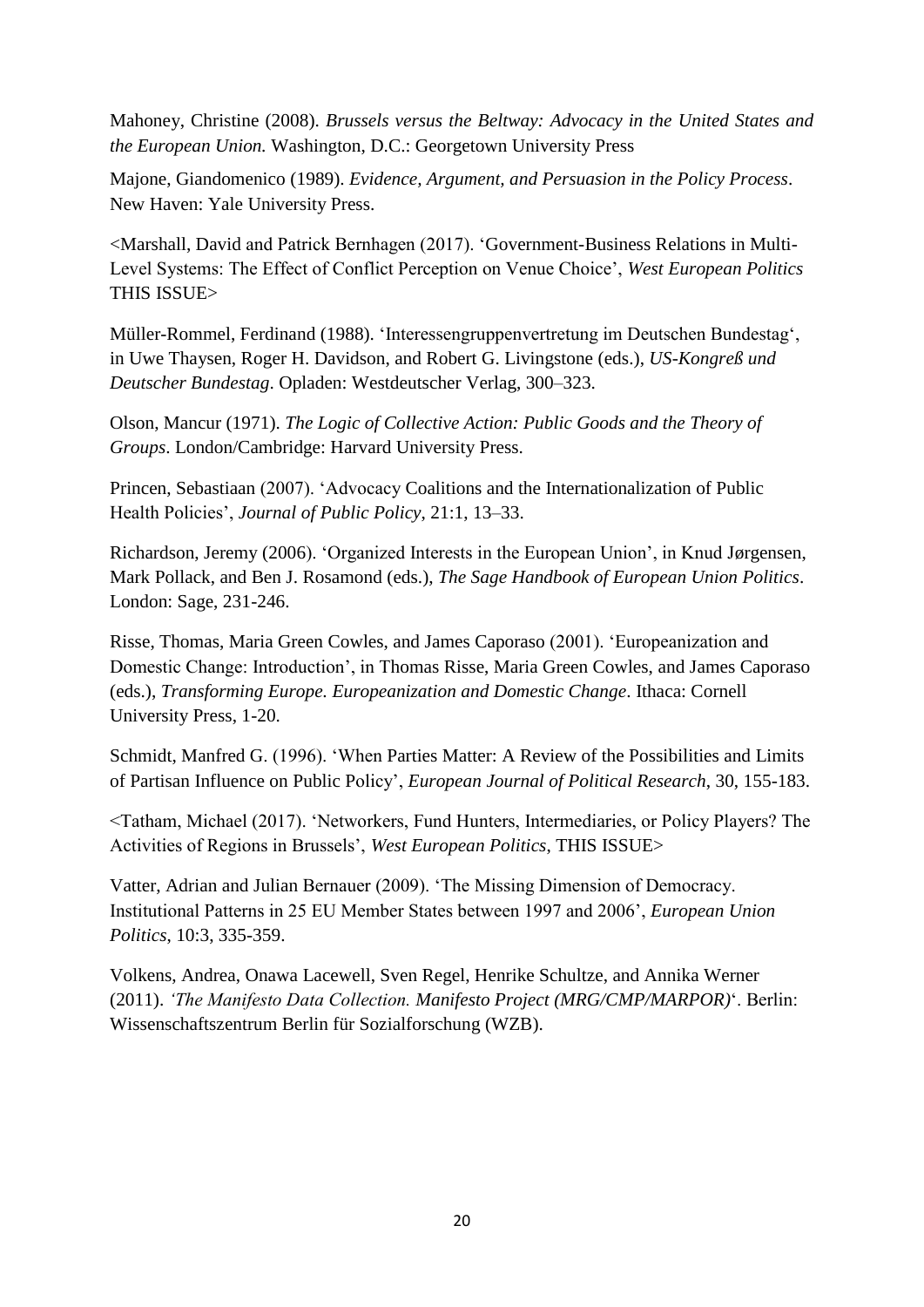| Variable                                              |                                                                                                                                                                                                                                                                                                                                                                                                                  | Mean  | <b>SD</b> | Min              | Max            |
|-------------------------------------------------------|------------------------------------------------------------------------------------------------------------------------------------------------------------------------------------------------------------------------------------------------------------------------------------------------------------------------------------------------------------------------------------------------------------------|-------|-----------|------------------|----------------|
| Consultations                                         | 0 No participation 1 National consultation (ref.) 2                                                                                                                                                                                                                                                                                                                                                              |       | 0.992     | $\overline{0}$   | 3              |
| GDP/Capita(log)                                       | EU consultations 3 National and EU consultations<br>Member states GDP/Capita (log) in 2008                                                                                                                                                                                                                                                                                                                       | 3.531 | 0.110     | 3.43             | 3.66           |
| Corporatism                                           | Index of corporatism: sum of standardized scores                                                                                                                                                                                                                                                                                                                                                                 | 0.279 | 1.861     | $-2.49$          | 3.82           |
| <b>RILE</b>                                           | for centralization of wage setting $(1-3)$ , trade<br>union density $(0-100)$ and collective bargaining<br>coverage (0-100). Negative values indicate<br>pluralism and positive values corporatism.<br>Right-Left index weighted according to parties'<br>national vote shares. Negative values indicate a<br>leftist majority and positive values a conservative<br>majority of manifesto statements on a scale | 3.080 | 5.753     | $-9.89$          | 7.60           |
| Civil society group                                   | ranging from -100 to 100.<br>1 Civic group 0 Firm, trade union, professional<br>group, research institute, institution, local or<br>regional authority                                                                                                                                                                                                                                                           | 0.141 | 0.348     | $\boldsymbol{0}$ | 1              |
| Business group                                        | 1 Business interest group 0 Firm, trade union,<br>professional group, research institute, institution,<br>local or regional authority                                                                                                                                                                                                                                                                            | 0.269 | 0.444     | $\boldsymbol{0}$ | 1              |
| RILE*Business<br>group                                | Interaction between RILE and Business group                                                                                                                                                                                                                                                                                                                                                                      | 0.449 | 3.524     | $-9.89$          | 7.60           |
| Environment                                           | 1 Environmental policy 0 Other policy areas                                                                                                                                                                                                                                                                                                                                                                      | 0.446 | 0.498     | $\boldsymbol{0}$ | 1              |
| <b>Banking</b>                                        | 1 Banking, finance, and domestic commerce 0<br>Other policy areas                                                                                                                                                                                                                                                                                                                                                | 0.174 | 0.380     | $\mathbf{0}$     | 1              |
| Recast                                                | 1 Recast directive 0 No recast directive                                                                                                                                                                                                                                                                                                                                                                         | 0.221 | 0.416     | $\boldsymbol{0}$ | 1              |
| Regulatory policy                                     | 1 Regulatory policy 0 Distributive policy                                                                                                                                                                                                                                                                                                                                                                        | 0.944 | 0.229     | $\mathbf{0}$     | 1              |
| General regulation                                    | 1 General regulation 0 Business regulation                                                                                                                                                                                                                                                                                                                                                                       | 0.121 | 0.326     | $\boldsymbol{0}$ | 1              |
| Public sector<br>regulation                           | 1 Public sector regulation 0 Business regulation                                                                                                                                                                                                                                                                                                                                                                 | 0.193 | 0.395     | $\boldsymbol{0}$ | 1              |
| Europeanization of<br>policy area                     | 1 Only national powers in the policy area 2<br>Mostly national powers 3 National and EU                                                                                                                                                                                                                                                                                                                          | 3.731 | 0.621     | 1.5              | $\overline{4}$ |
| Interest group<br>position opposed                    | powers 4 Mostly EU powers 5 Only EU powers<br>1 IG opposed to Commission proposal 0 IG<br>neutral or ambiguous                                                                                                                                                                                                                                                                                                   | 0.228 | 0.420     | $\overline{0}$   | 1              |
| Interest group                                        | 1 IG support of Commission proposal 0 IG                                                                                                                                                                                                                                                                                                                                                                         | 0.482 | 0.500     | $\boldsymbol{0}$ | 1              |
| position supportive<br>Government position<br>opposed | neutral or ambiguous<br>1 Government opposed to Commission proposal<br>0 Government neutral or ambiguous                                                                                                                                                                                                                                                                                                         | 0.138 | 0.345     | $\mathbf{0}$     | 1              |
| Government position<br>supportive                     | 1 Government support for Commission proposal<br>0 Government neutral or ambiguous                                                                                                                                                                                                                                                                                                                                | 0.559 | 0.497     | $\boldsymbol{0}$ | 1              |
| Rights                                                | 1 According to the author of the text the essence<br>of this proposal at a macro level is rights 0 The                                                                                                                                                                                                                                                                                                           | 0.106 | 0.308     | $\boldsymbol{0}$ | 1              |
| Evidence                                              | essence of the proposal is not about rights.<br>1 The arguments refer to evidence generated by<br>experts or in expert groups 0 The arguments do                                                                                                                                                                                                                                                                 | 0.404 | 0.491     | $\boldsymbol{0}$ | 1              |
| Costs & benefits                                      | not refer to expert evidence.<br>1 The arguments point to the distribution of costs<br>or benefits. 0 The arguments do not point to the<br>distribution of costs or benefits.                                                                                                                                                                                                                                    | 0.436 | 0.496     | $\boldsymbol{0}$ | 1              |

Table 1 Variable definitions and descriptive statistics  $(N = 596)$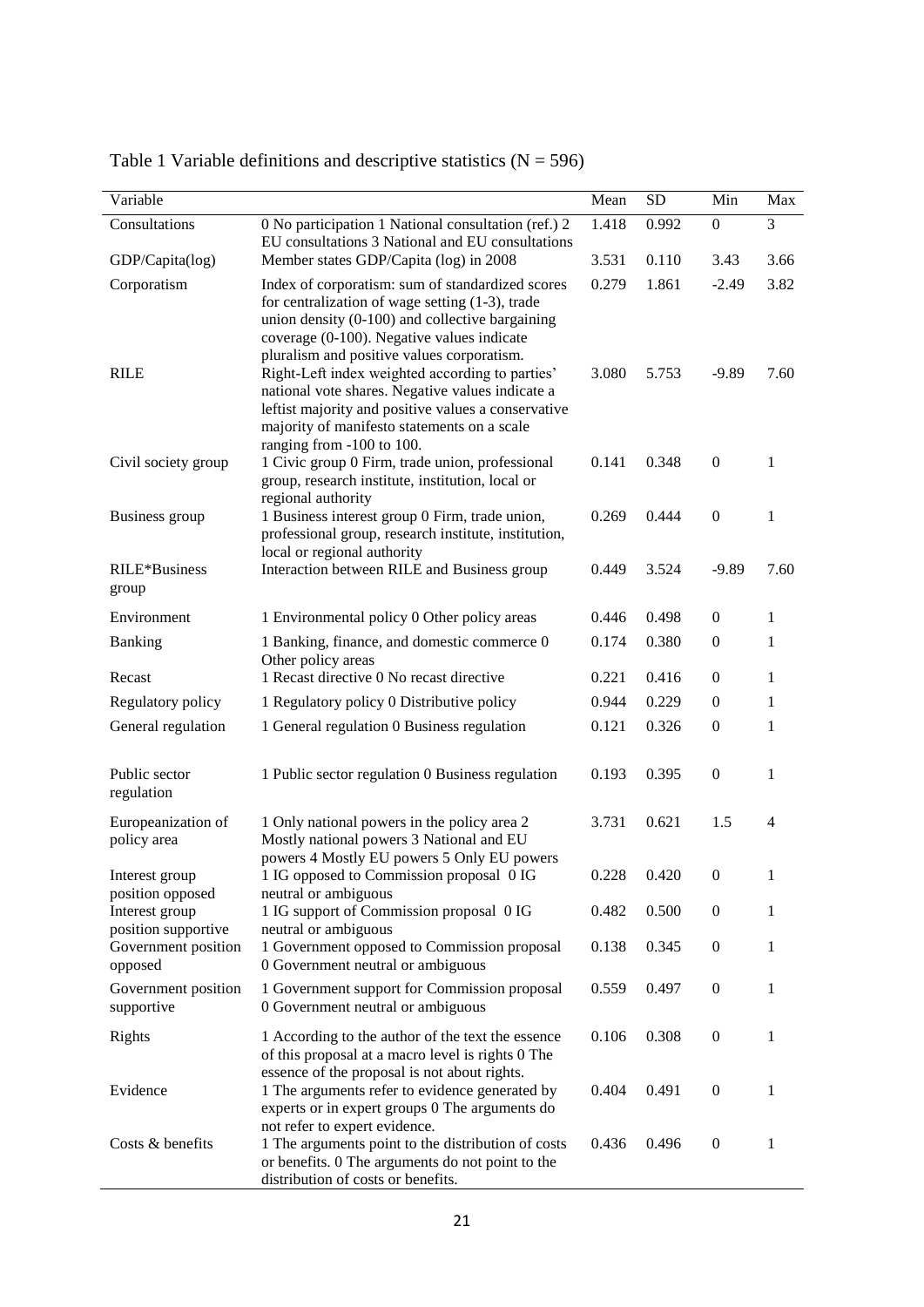| 1 The arguments reference national interests of | 0.188                                                                                                                                                                                                                                                                                                                                                                                                                                                                                                                                 | 0.391 | $\Omega$ |          |
|-------------------------------------------------|---------------------------------------------------------------------------------------------------------------------------------------------------------------------------------------------------------------------------------------------------------------------------------------------------------------------------------------------------------------------------------------------------------------------------------------------------------------------------------------------------------------------------------------|-------|----------|----------|
|                                                 |                                                                                                                                                                                                                                                                                                                                                                                                                                                                                                                                       |       |          |          |
| reference national interests of the EU member   |                                                                                                                                                                                                                                                                                                                                                                                                                                                                                                                                       |       |          |          |
| states.                                         |                                                                                                                                                                                                                                                                                                                                                                                                                                                                                                                                       |       |          |          |
|                                                 | 0.238                                                                                                                                                                                                                                                                                                                                                                                                                                                                                                                                 | 0.426 | $\Omega$ |          |
|                                                 |                                                                                                                                                                                                                                                                                                                                                                                                                                                                                                                                       |       |          |          |
|                                                 |                                                                                                                                                                                                                                                                                                                                                                                                                                                                                                                                       |       |          |          |
|                                                 |                                                                                                                                                                                                                                                                                                                                                                                                                                                                                                                                       |       |          |          |
|                                                 |                                                                                                                                                                                                                                                                                                                                                                                                                                                                                                                                       |       |          |          |
|                                                 |                                                                                                                                                                                                                                                                                                                                                                                                                                                                                                                                       |       |          |          |
|                                                 |                                                                                                                                                                                                                                                                                                                                                                                                                                                                                                                                       |       |          |          |
|                                                 |                                                                                                                                                                                                                                                                                                                                                                                                                                                                                                                                       |       |          |          |
|                                                 |                                                                                                                                                                                                                                                                                                                                                                                                                                                                                                                                       |       |          |          |
|                                                 | 0.190                                                                                                                                                                                                                                                                                                                                                                                                                                                                                                                                 | 0.392 | $\Omega$ |          |
|                                                 |                                                                                                                                                                                                                                                                                                                                                                                                                                                                                                                                       |       |          |          |
|                                                 |                                                                                                                                                                                                                                                                                                                                                                                                                                                                                                                                       |       |          |          |
|                                                 | the EU member states. 0 The arguments do not<br>1 The arguments reference the interests of the<br>European public (the EU citizens at large,<br>referring to individuals in potentially large<br>number). 0 The arguments do not reference the<br>interests of the European public.<br>1 The European Commission should do<br>something about the policy problem. 0 The<br>European Commission is not named.<br>1 The national government should do something<br>about the policy problem. 0 The national<br>government is not named. | 0.223 | 0.417    | $\Omega$ |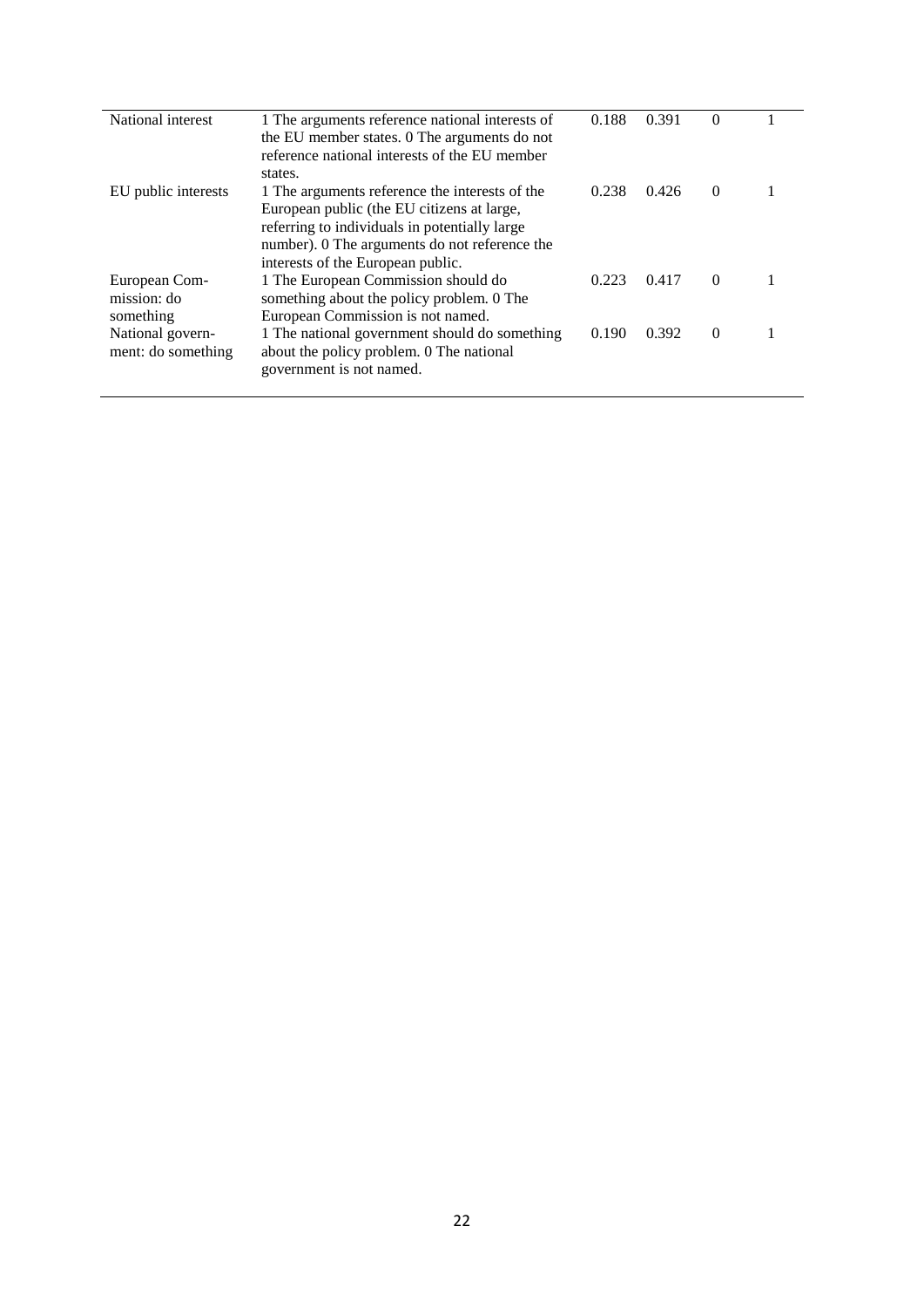| <b>Variables</b>                     | <b>Model 1</b> | <b>Model 2</b> |
|--------------------------------------|----------------|----------------|
| <b>EU</b> level consultations only   |                |                |
| GDP per Capita (Log)                 | $-7.218***$    | $-11.411***$   |
| Corporatism                          | 0.050          | $-0.152$       |
| <b>RILE</b>                          | 0.025          | $-0.201***$    |
| Civil society group                  | $-0.360$       | $-2.769***$    |
| Business group                       | 0.162          | $-0.732$       |
| Business group*RILE                  | $-0.061**$     | $-0.025$       |
| Recast                               | 0.235          | 0.809          |
| Europeanization                      | 0.052          | $-1.059**$     |
| Regulatory policy                    | 1.087***       | $1.951*$       |
| General regulation                   | $-0.053$       | $-1.688*$      |
| Public sector regulation             | $0.766***$     | 0.646          |
| Environment                          | $-1.312***$    | $-3.061***$    |
| <b>Banking</b>                       | 0.318          | $-1.751*$      |
| IG position: opposed                 |                | $-0.731$       |
| IG position: supportive              |                | $-0.079$       |
| Government position: opposed         |                | $-1.772$       |
| Government position: supportive      |                | $-0.293$       |
| IG opposed*government supportive     |                | 1.955*         |
| IG supportive*government opposed     |                | $3.101*$       |
| Rights                               |                | 1.195          |
| Evidence                             |                | $-0.669$       |
| Costs and benefits                   |                | 1.092**        |
| National interests                   |                | 0.263          |
| EU public interest                   |                | 0.484          |
| National government: do something    |                | $-1.553*$      |
| European Commission: do something    |                | 0.061          |
| Constant                             | 21.739***      | 41.735***      |
| <b>EU</b> and national consultations |                |                |
| GDP per Capita (Log)                 | $-3.169***$    | $-2.684$       |
| Corporatism                          | $-0.119$       | $-0.472**$     |
| <b>RILE</b>                          | $0.071**$      | $-0.106*$      |
| Civil society group                  | $-0.097$       | $-0.478$       |
| Business group                       | 0.415          | $-0.131$       |
| Business group*RILE                  | 0.012          | 0.076          |
| Recast                               | 1.261***       | $2.652***$     |
| Europeanization                      | $0.867***$     | 0.329          |
| Regulatory policy                    | $2.224***$     | 1.873*         |
| General regulation                   | $1.481***$     | $-0.964$       |
| Public sector regulation             | $1.719***$     | $2.110***$     |
| Environment                          | $-0.013$       | $-0.878$       |
| <b>Banking</b>                       | 1.971***       | 1.475*         |

Table 2 The participation of domestic interest organizations in consultations on EU policies: Multinomial logit regressions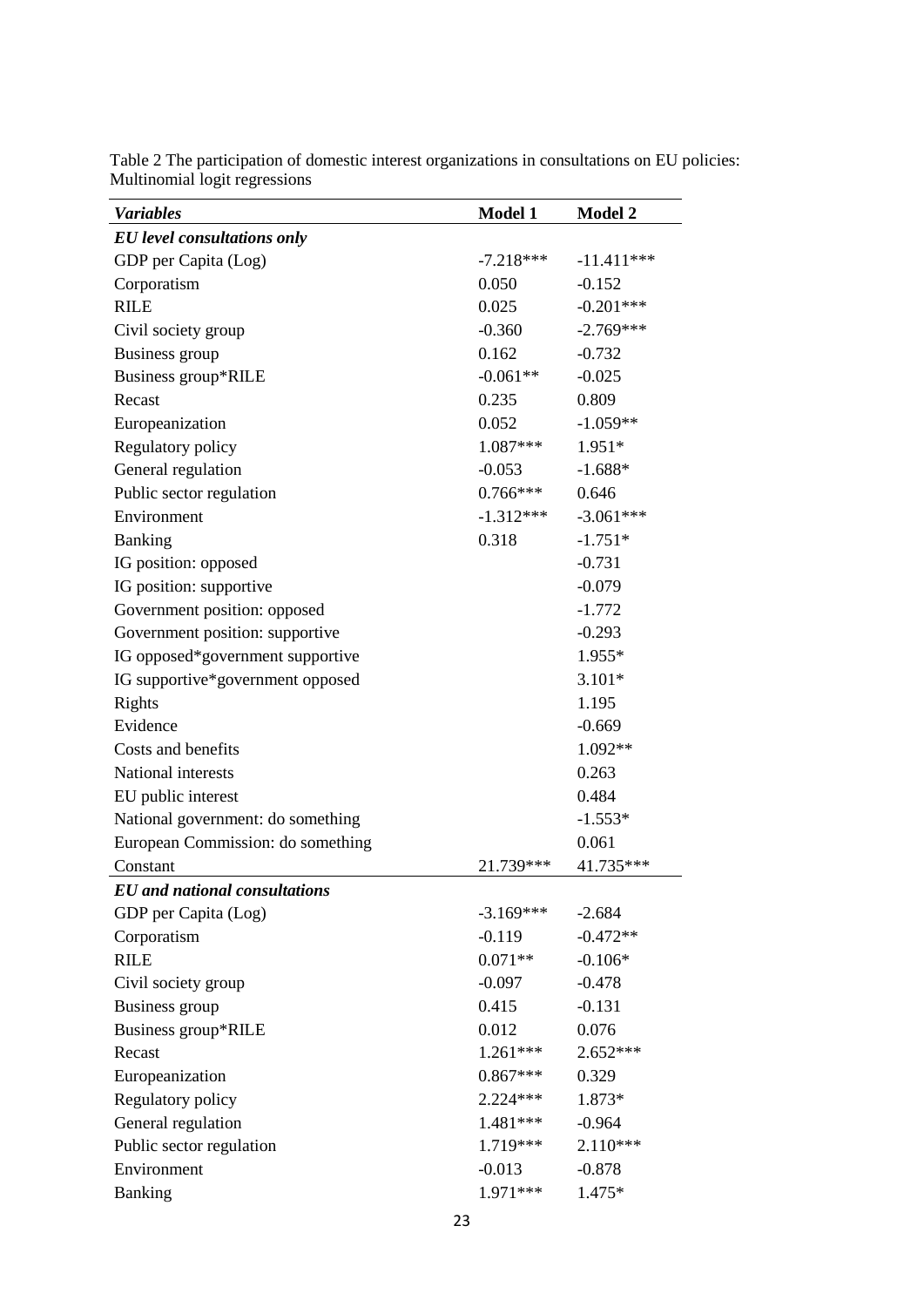| IG position: opposed              |              | $-0.408$    |
|-----------------------------------|--------------|-------------|
| IG position: supportive           |              | $-0.484$    |
| Government position: opposed      |              | 0.838       |
| Government position: supportive   |              | 0.751       |
| IG opposed*government supportive  |              | 0.651       |
| IG supportive*government opposed  |              | $-0.264$    |
| Rights                            |              | 1.506*      |
| Evidence                          |              | $-0.554$    |
| Costs and benefits                |              | 1.187***    |
| National interests                |              | 0.170       |
| EU public interest                |              | $0.833*$    |
| National government: do something |              | $-0.148$    |
| European Commission: do something |              | $0.813*$    |
| Constant                          | 0.470        | 2.292       |
| <b>No consultation</b>            |              |             |
| GDP per Capita (Log)              | -9.926***    | $-7.860***$ |
| Corporatism                       | $0.234***$   | $-0.095$    |
| <b>RILE</b>                       | $0.067***$   | $-0.202***$ |
| Civil society group               | 0.012        | $-1.068*$   |
| Business group                    | $-0.263$     | $-1.317***$ |
| Business group*RILE               | $-0.024$     | $-0.043$    |
| Recast                            | 0.089        | $-0.623$    |
| Europeanization                   | $-0.026$     | $-0.351$    |
| Regulatory policy                 | 0.178        | 2.838**     |
| General regulation                | 0.275        | 1.745*      |
| Public sector regulation          | 0.127        | 1.159*      |
| Environment                       | $-0.535***$  | $-0.036$    |
| <b>Banking</b>                    | 0.155        | 0.675       |
| IG position: opposed              |              | 0.265       |
| IG position: supportive           |              | $-0.584$    |
| Government position: opposed      |              | $-0.041$    |
| Government position: supportive   |              | 0.715       |
| IG opposed*government supportive  |              | $-0.584$    |
| IG supportive*government opposed  |              | $-12.567$   |
| Rights                            |              | $-0.194$    |
| Evidence                          |              | $-0.445$    |
| Costs and benefits                |              | 0.328       |
| National interests                |              | $-2.509**$  |
| EU public interest                |              | 0.326       |
| National government: do something |              | 0.188       |
| European Commission: do something |              | $-1,607**$  |
| Constant                          | 33.875***    | 23.390**    |
| N                                 | 2899         | 596         |
| LL                                | $-2,746.666$ |             |
| chi <sub>2</sub>                  | 1,338.776    | 508.381     |
| P                                 | 0.000        | 0.000       |
| Mc Fadden R2                      | 0.196        | 0.328       |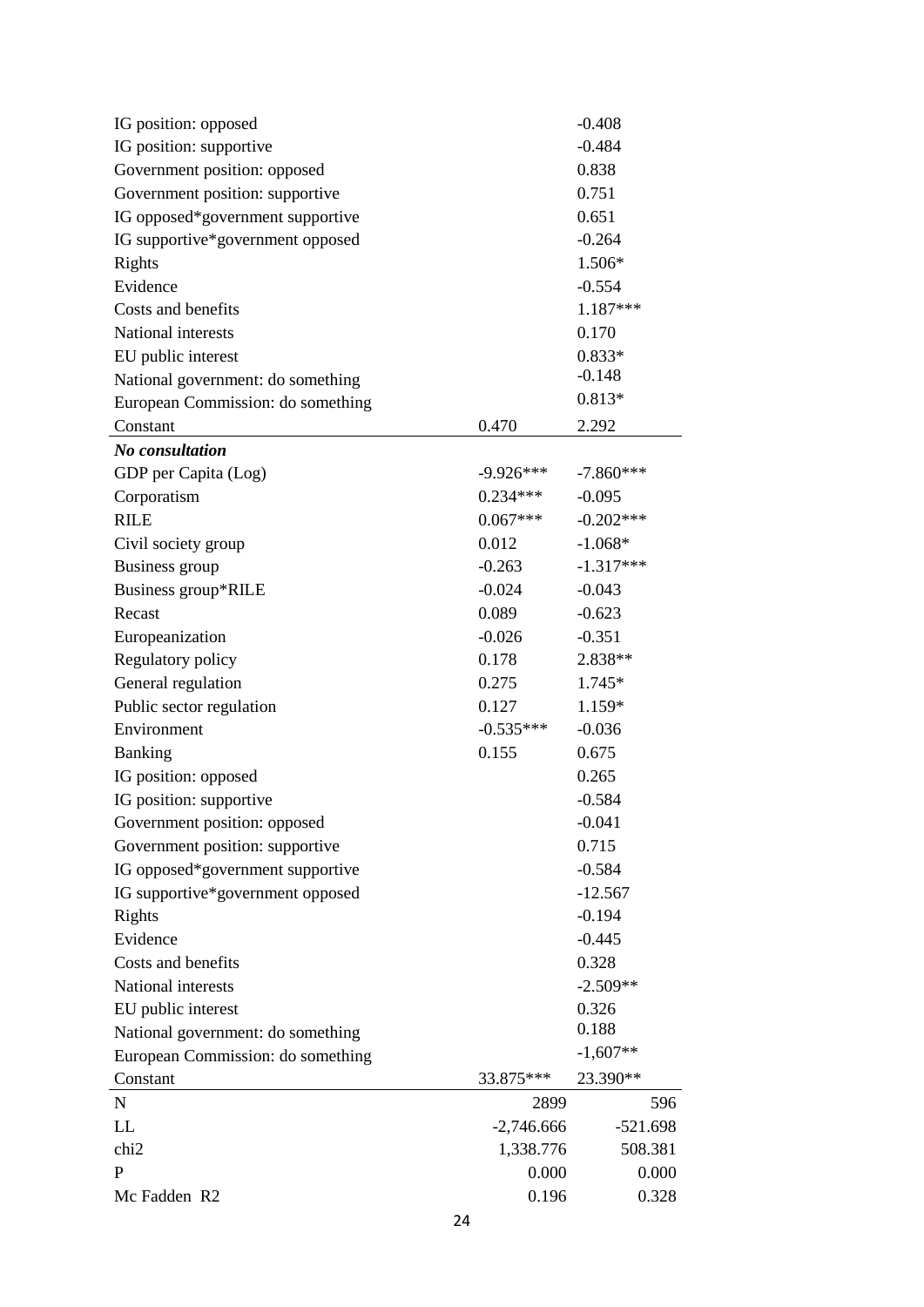| Mc Fadden adj. R2 | 0.184     | 0.223     |
|-------------------|-----------|-----------|
| <b>BIC</b>        | 5.828.161 | 1,561.006 |
| AIC               | 5,577.330 | 1,205.396 |

Note: \* p < 0.05 \*\*p < 0.01 \*\*\* p < 0.001. Reference category: participation in national consultations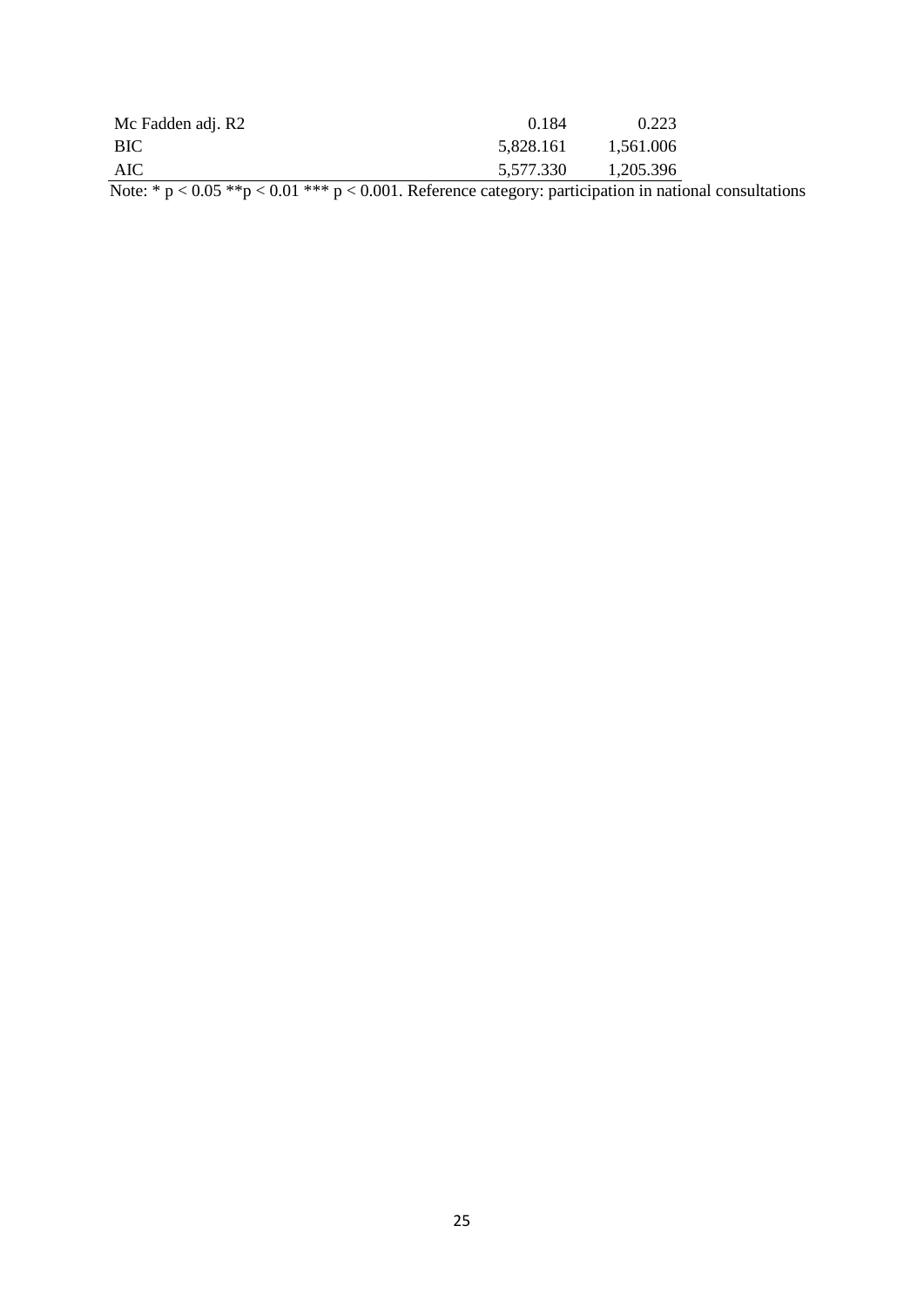Figure 1 Predicted margins of participating in consultations conditional upon positional alignments



Note: Based on model 2, margins were calculated for business interest groups in figure 1a [civil society groups in figure 1b] active in regulatory policy and business regulation of banking, finance and domestic commerce on a non-recast proposal. The groups present evidence and cost-benefit arguments and face a government with the mean RILE-value. For civil society groups, the interaction among business and RILE is set to 0, for business interests it amounts to the mean RILE-value. Groups attribute policy responsibility to the Commission. For corporatism, wealth, and the Europeanisation of policy areas, average effects are included.